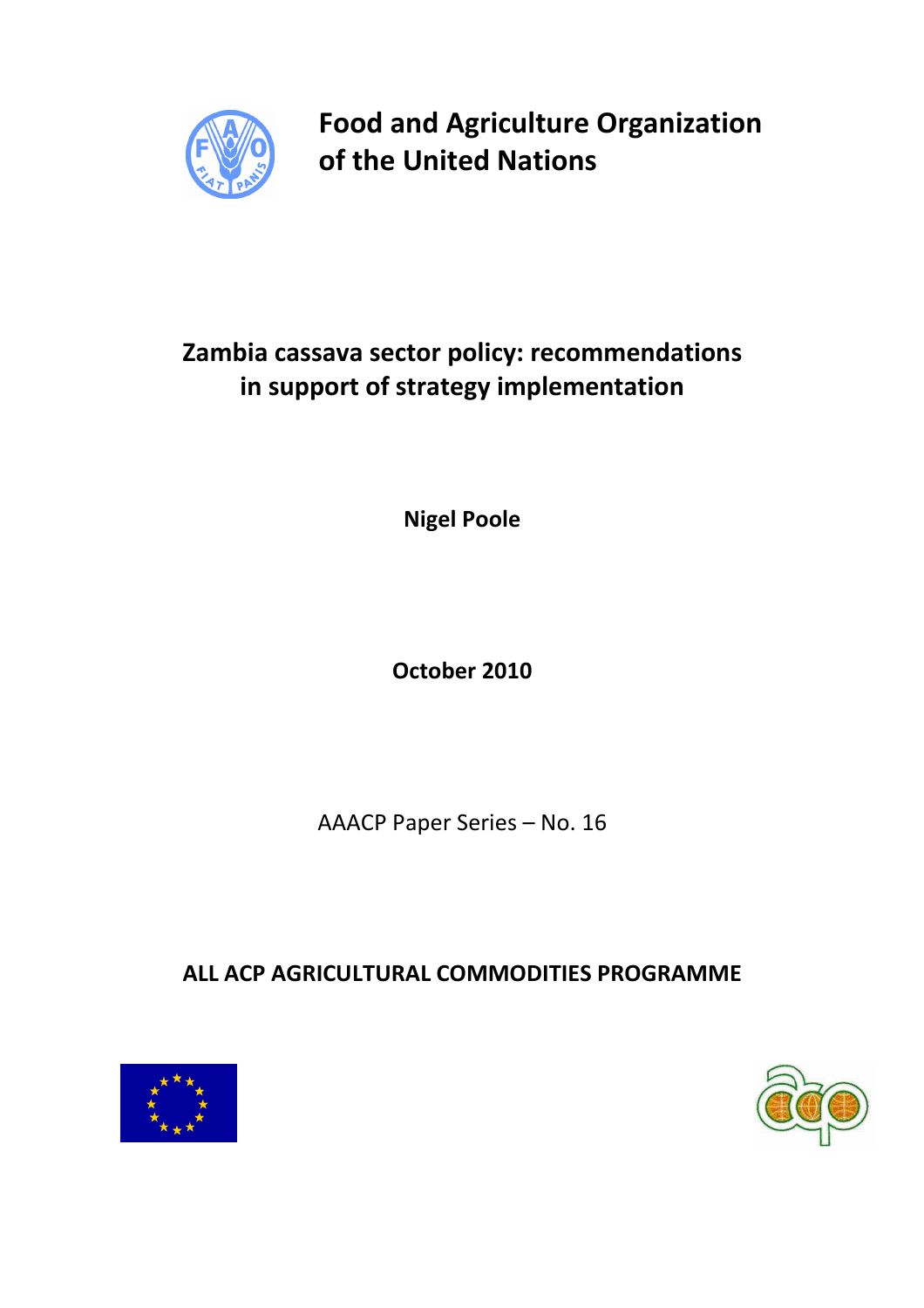### Acknowledgements

This paper has been prepared as a contribution to the All ACP Agricultural Commodities Programme with funding from the European Union. It was prepared by Nigel Poole, SOAS, University of London.

It was commissioned by the Trade and Markets Division, FAO.

The author would like to thank Jamie Morrison for substantive guidance in the formulation of the recommendations and in the finalisation of the paper.

Members of the Coordinating Committee and Collaborating Partners Institutions, including Federica Angelucci and Hernán Manson also made valuable comments on earlier drafts.

#### Disclaimer

The views expressed in this working paper are those of the author and do not necessarily reflect those of the Food and Agriculture Organization of the United Nations or other participating organisations.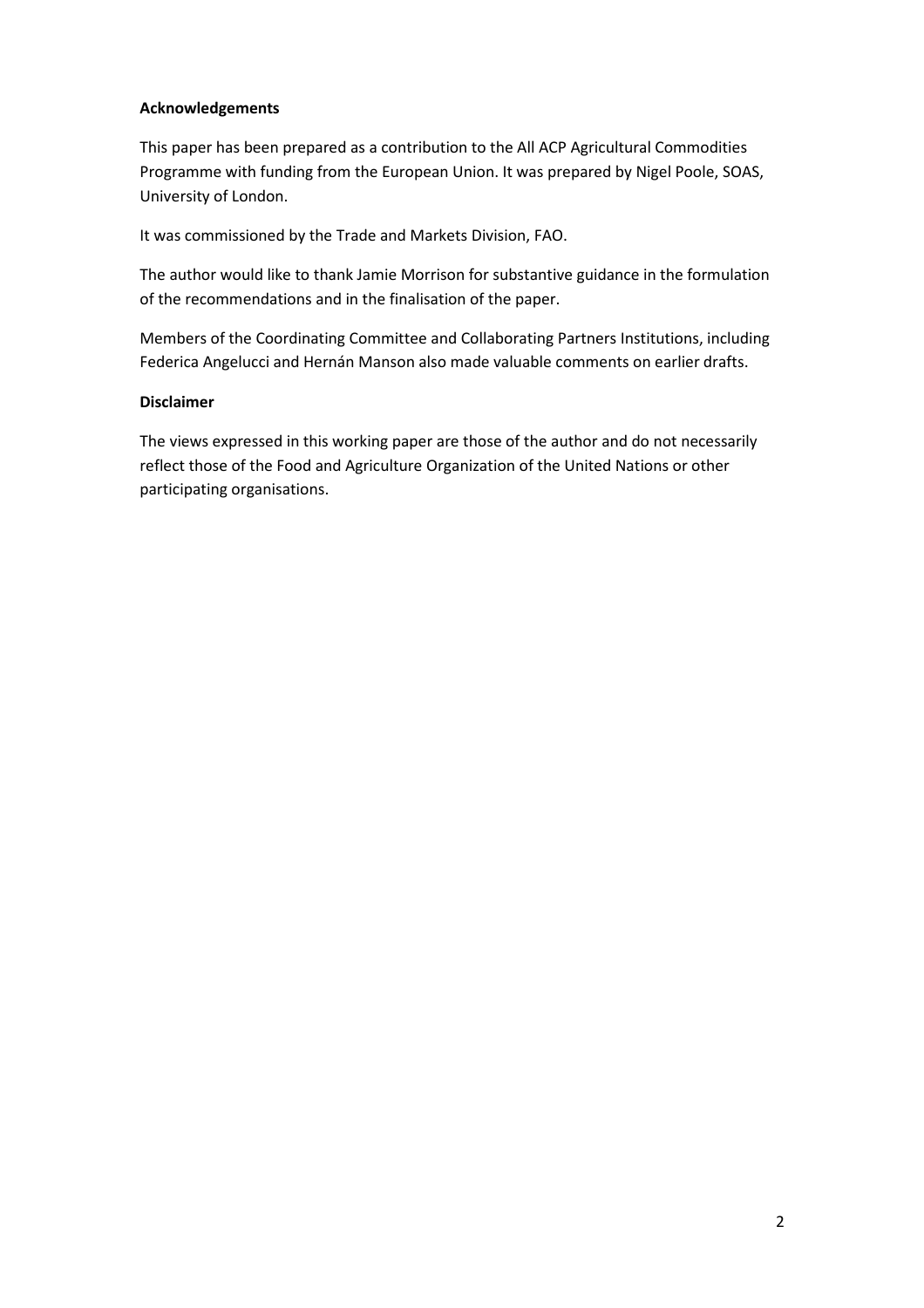# **Contents**

| $\mathbf{1}$   |     |  |  |  |
|----------------|-----|--|--|--|
|                | 1.1 |  |  |  |
| $\overline{2}$ |     |  |  |  |
|                | 2.1 |  |  |  |
|                | 2.2 |  |  |  |
|                | 2.3 |  |  |  |
|                | 2.4 |  |  |  |
| 3              |     |  |  |  |
|                | 3.1 |  |  |  |
|                | 3.2 |  |  |  |
|                | 3.3 |  |  |  |
| 4              |     |  |  |  |
|                | 4.1 |  |  |  |
|                | 4.2 |  |  |  |
|                | 4.3 |  |  |  |
|                | 4.4 |  |  |  |
|                | 4.5 |  |  |  |
|                | 4.6 |  |  |  |
|                | 4.7 |  |  |  |
| 5              |     |  |  |  |
|                |     |  |  |  |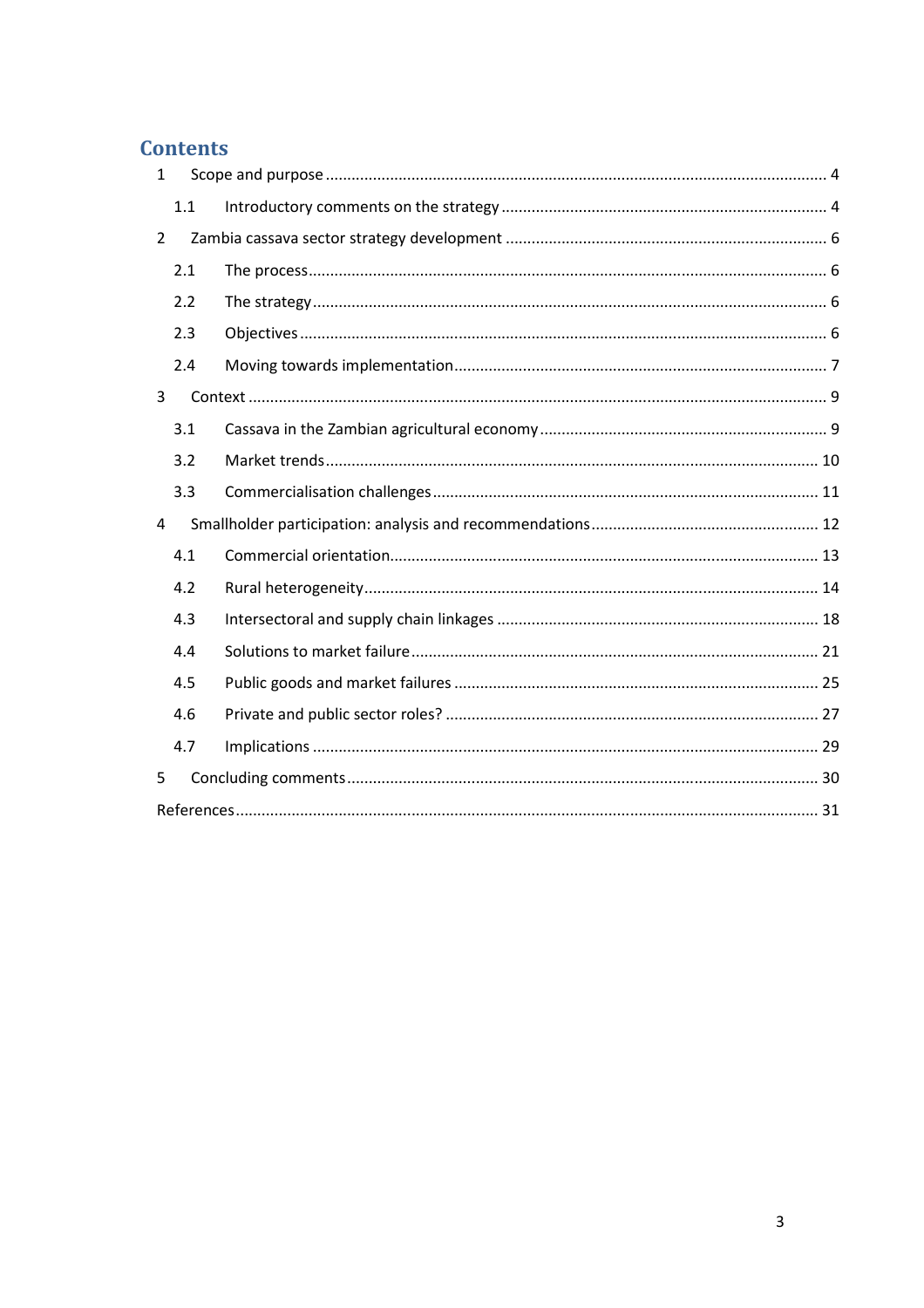# 1 Scope and purpose

The objective of this paper is to provide a series of recommendations to the Food and Agriculture Organization of the UN and other interested policy makers in support of the cassava sector strategy development process in Zambia, aimed at a) ensuring smallholder participation in the implementation of activities identified in the strategies, and b) for potential incorporation into sector development plans. It draws on the literature, participation in workshops and field visits in Zambia and Rome (2009-10), small-scale field research in Chongwe District, Lusaka Province (February-April 2010), and reflections on the final draft of the strategy document resulting from work in Zambia under the EU-funded All ACP Agricultural Commodities Programme.

The cassava strategy is close to the frontier of development practice, and implementation plans will require considerable further careful design in Zambia based on detailed contextual knowledge. It is not within the author's competence, nor is it the intention, to pass judgement on the nature and feasibility of every sub-objective and activity, but to provide a commentary, or in other words to hold up a 'mirror' to view and review the strategy particularly in respect of smallholder participation. It will also highlight further work which is required to fill knowledge gaps and to develop the detail of the implementation plan, feasible targets and timescales.

After some introductory comments on the strategy, section 2 outlines the process of cassava sector strategy development and the objectives, and summarises significant challenges for implementation. Section 3 reviews the national context of cassava production and the potential contribution to the Zambian economy. It includes comments on market trends and the challenges for increasing commercialisation.

Section 4 is the longest: it explores the fundamental question of the propensity of smallholders to deliver the increased volumes envisaged in the strategy. Although drawing on insights from comparative experience and from some limited primary research, it is not intended as a definitive statement. On the evidence available, it evaluates the commercial orientation of smallholder producers and draws attention to rural heterogeneity and the likelihood of a differential supply response. Then it highlights aspects of the supply chain linkages that are critical for smallholder inclusion. One important element is the interrelationship between cassava policy and maize policy which influences the incentives for producers and processors alike to engage in the cassava sector. Comments then follow on the organisation and coordination of the sector, on some technical issues and the role of finance in affecting the response of producers, and on current knowledge gaps.

The final section 5 contains concluding comments: a summary view of the strategy, gaps which require further clarification and development, and knowledge barriers that must be overcome in order to enhance implementation.

# 1.1 Introductory comments on the strategy

Among the arable possibilities, cassava has considerable potential in Zambia as a crop for diversifying farm production, increasing rural food security at the producer household level, as an input into the processed food markets for human consumption, and as an input for domestic industrial development and export markets.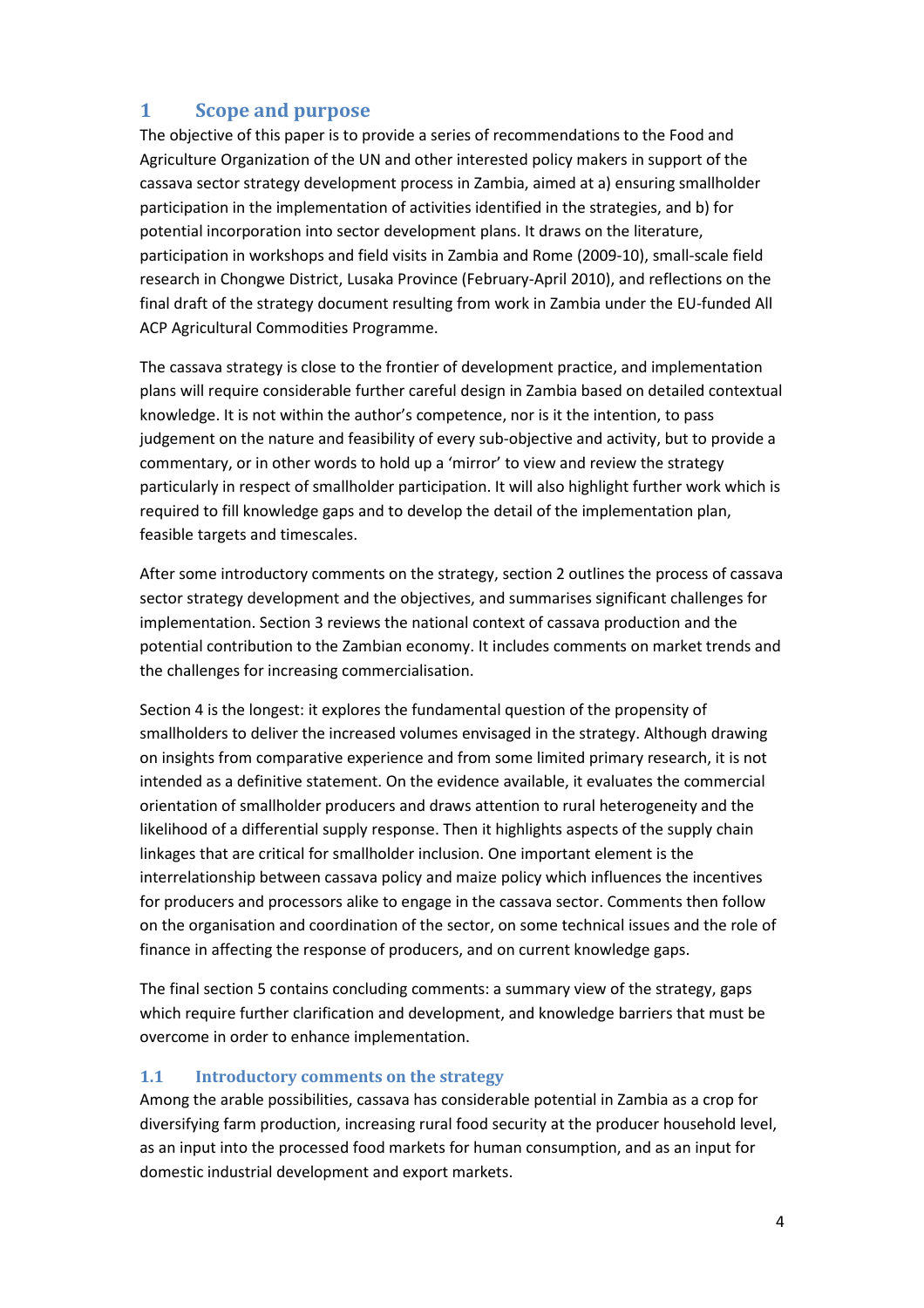This commentary strongly endorses the argument that 'cassava has the potential to contribute to the achievement of substantial social and economic development opportunities in Zambia' (All ACP Agricultural Commodities Programme 2010: 47). The strategy has been designed to be consistent with Fifth National Development Plan for the period 2006 to 2010, the Ministry of Agriculture and Co-operative's National Agricultural Policy for the period 2004 to 2015, and as an input for the development of the Sixth National Development Plan for 2011-2015. The objectives have been linked to Zambia's Millennium Development Goal Strategy (Annex 1), and the strategy is aligned with the CAADP framework and priorities (All ACP Agricultural Commodities Programme 2010: 33).

The multistakeholder process whereby the strategy has been developed is a significant methodological initiative in development policy design, and to be welcomed and replicated where appropriate.

The strategy has six broad objectives which address the current weaknesses of the sector and target the development potential. Major increases in cassava production in the short-tomedium term are envisaged to supply the potential national and regional market demand.

A key element of the strategy is for activities to be commercially driven. At the same time, the strategy implies sourcing financial resources from outside the sector to be mobilised through leading institutions. Among these the national public sector and a cassava sector coordinating body are strongly represented. Potential implementing partners include a strong representation from national organisations and international donors. The strategy does not identify specific sources of funding.

While the overall financial costings are modest compared to past and current development activities (All ACP Agricultural Commodities Programme 2010: Annex 2), human and other needed resources among leading institutions and potential implementing partners are not specified. Sectoral coordination challenges and interagency coordination costs are likely to be significant.

Implementation has much to do with assigning roles and responsibilities. While some basic principles about the appropriate roles of different sectors have been discussed (Poulton, C. 2009), particular attention should be paid to a number of issues arising throughout:

- The scope and timescale of the strategy
- The potential supply response by farmers
- The potential of horizontal producer-level organisation
- Sectoral vertical organisation
- Financial delivery mechanisms
- Interactions with maize support policy
- The need for further analytical work.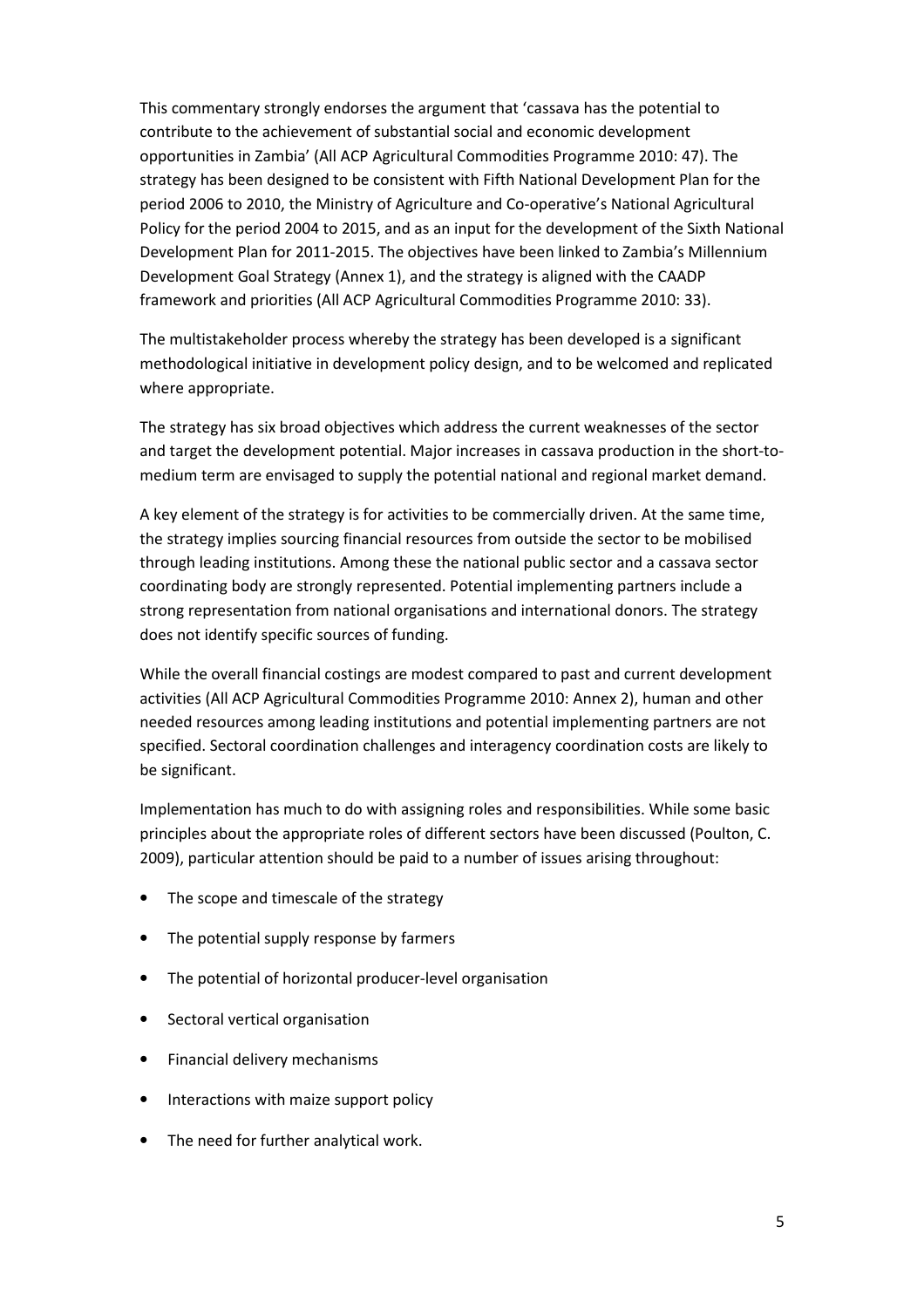# 2 Zambia cassava sector strategy development

# 2.1 The process

The cassava sector in Zambia was identified within the All ACP Agricultural Commodities Programme (with funding from the European Union) at a programme kick-off workshop held in Dar-es-Salaam, Tanzania in June 2008. With substantial endorsement from the Zambian public sector, the vision is to develop a viable cassava industry contributing to wealth creation and food security for improved livelihoods by 2015, at the same time making an effective and coherent contribution towards achieving the Millennium Development Goals.

# The multistakeholder forum for strategy formulation

With the support of external organisations such as ITC and FAO, the local stakeholders have formed a remarkable group comprising producers, processors and manufacturers, finance agents, supported by a range of public sector bodies, donors and NGOs. The realisation of the strategy will be enhanced by private sector leadership. GoZ, especially MACO, MCTI and the Zambia Development Agency (ZDA), have demonstrated significant political commitment. Moving towards implementation, there are challenges for both continuity and adequate participation and subsector representation: grassroots involvement from producers and small-scale traders is critical to enhance knowledge of and communication within supply systems. The creation of awareness of business opportunities within the banking and legal sectors, with formulation of innovative financial and organisational arrangements will increase the rate of sector growth.

# 2.2 The strategy

The strategy is built around 6 key objectives identified through a participatory multistakeholder process of chain diagnosis and strategy development:

- Objective 1: Improve information flow and knowledge management for enhanced decision making
- Objective 2: Improve access to finance to 80% of sector stakeholders by 2015 and ensure necessary funding for the implementation of the strategy
- Objective 3: Build capacity to improve value chain performance and sustainability in responding to the projected demand of 4 Mt by 2015
- Objective 4: Enable strategy implementation by establishing a platform for private public dialogue by 2011
- Objective 5: Improve linkages within the value chain and increase global production, processing and commercialization to respond to a demand of 4 million Mt by 2015
- Objective 6: Strengthen research and development and extension services in order to respond to demand of 4 million Mt by 2015.

# 2.3 Objectives

Within these broad objectives, 21 sub-objectives have been identified with suggested timescales, each with multiple activities, beneficiaries, leading institutions, potential implementing partners, resources needed, progress indicators and costings. The major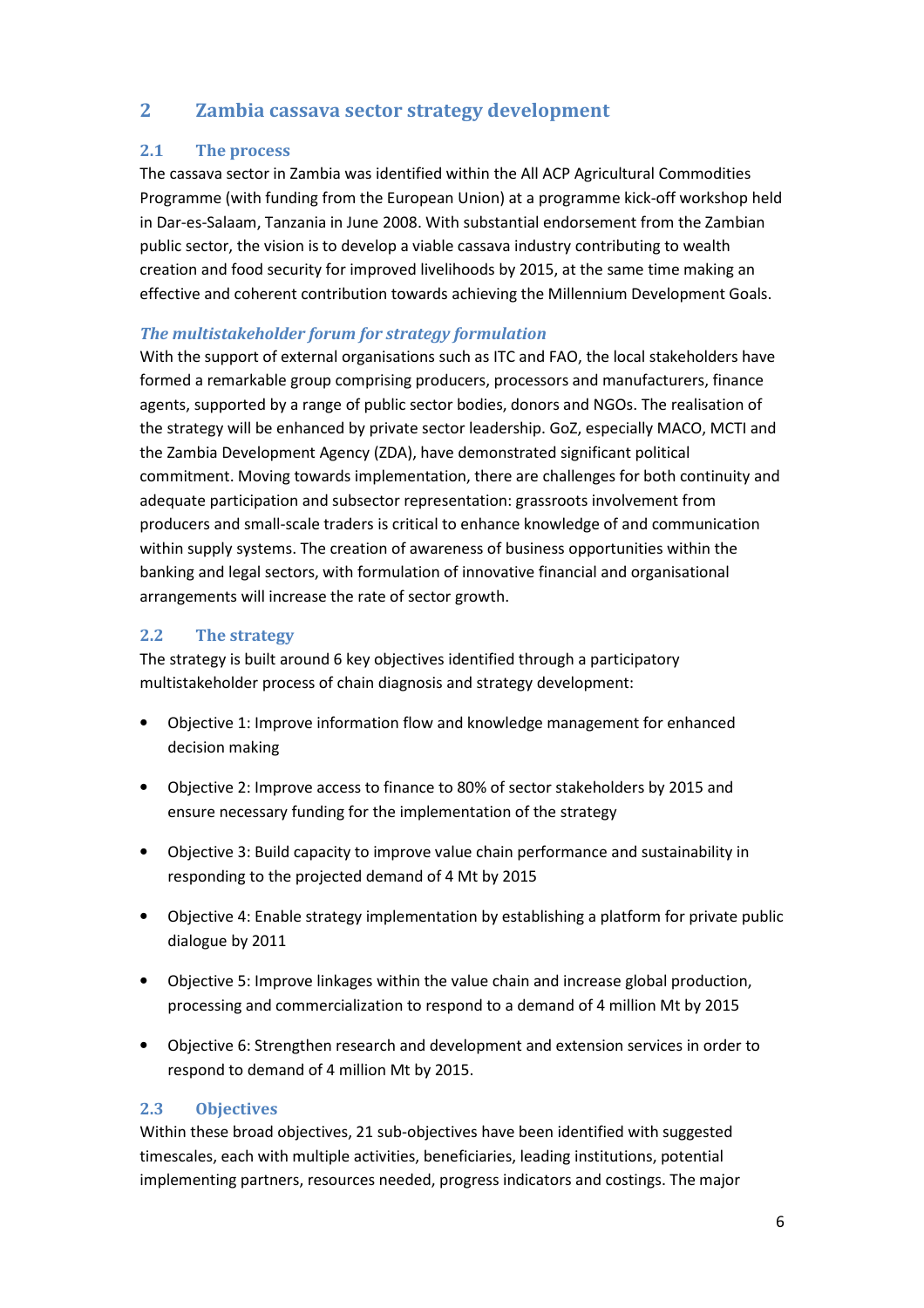activities are to take place within the first three years of the implementation period 2010- 2015.

The total sum envisaged is just over US\$13 million, made up of 83 activities and different budget lines ranging from:

- \$1000 (identification of people to be trained as trainers from relevant institutions (farmers' associations, processors' associations and NGOs), to:
- \$750000 (promotion of participatory approach and integrated crop management models, to improve farmers' knowledge and skills about high technology for cassava production) to:
- \$2.5 million (conduct feasibility studies for the Agro-Business Centres, develop business plans, establish Centres, define roles and services…)

### 2.4 Moving towards implementation

It is an exceedingly complex undertaking to address the needs of a national sector. The process of strategy development has been novel and participative, and is a remarkable achievement. A participative process of this nature inevitably will face challenges when moving from the consultative design stage through to the planning and devolution of responsibilities and budgets. The outcome is 'bureaucratic' in the sense that it is a thorough identification and analysis of needs and subsequent assignment of responsibilities to multiple players throughout the sector.

Sector needs have been precisely identified and addressed in the 6 objectives. There is a thorough analysis of strengths, weaknesses and opportunities, and the recommended activities are clearly defined throughout the value chain. However, there is potential duplication among the 83 activities (eg activities 3.33 and 3.75, together costing US\$1.05 million).

#### **Design**

Improving access to finance is identified as the 'fuel' for driving development of the sector. The balance of initiative between mobilising private sector resources and seeking donor resources is not resolved. Costings are modest compared to previous and current projects (All ACP Agricultural Commodities Programme 2010: Annex 2), but it is not clear if the total costing is a budget for grants from donors, or whether it is a target for industrial funding, or lending by donors – or most likely a balance between different sources and funding modalities. Happily it is expected that donors are willing to support the strategy. However, currently the processing and manufacturing sector is unwilling and risk averse: 'cassava is not yet categorized as a viable sector from a business point of view' (All ACP Agricultural Commodities Programme 2010: 21).

Monitoring activities (4.11-4.15) and engagement with policy makers (4.31-4.34) through a public-private dialogue are significant and welcome inclusions.

Rebalancing policy support for cassava vis-à-vis maize is a critical element in promoting cassava uptake and substitution for maize by industry.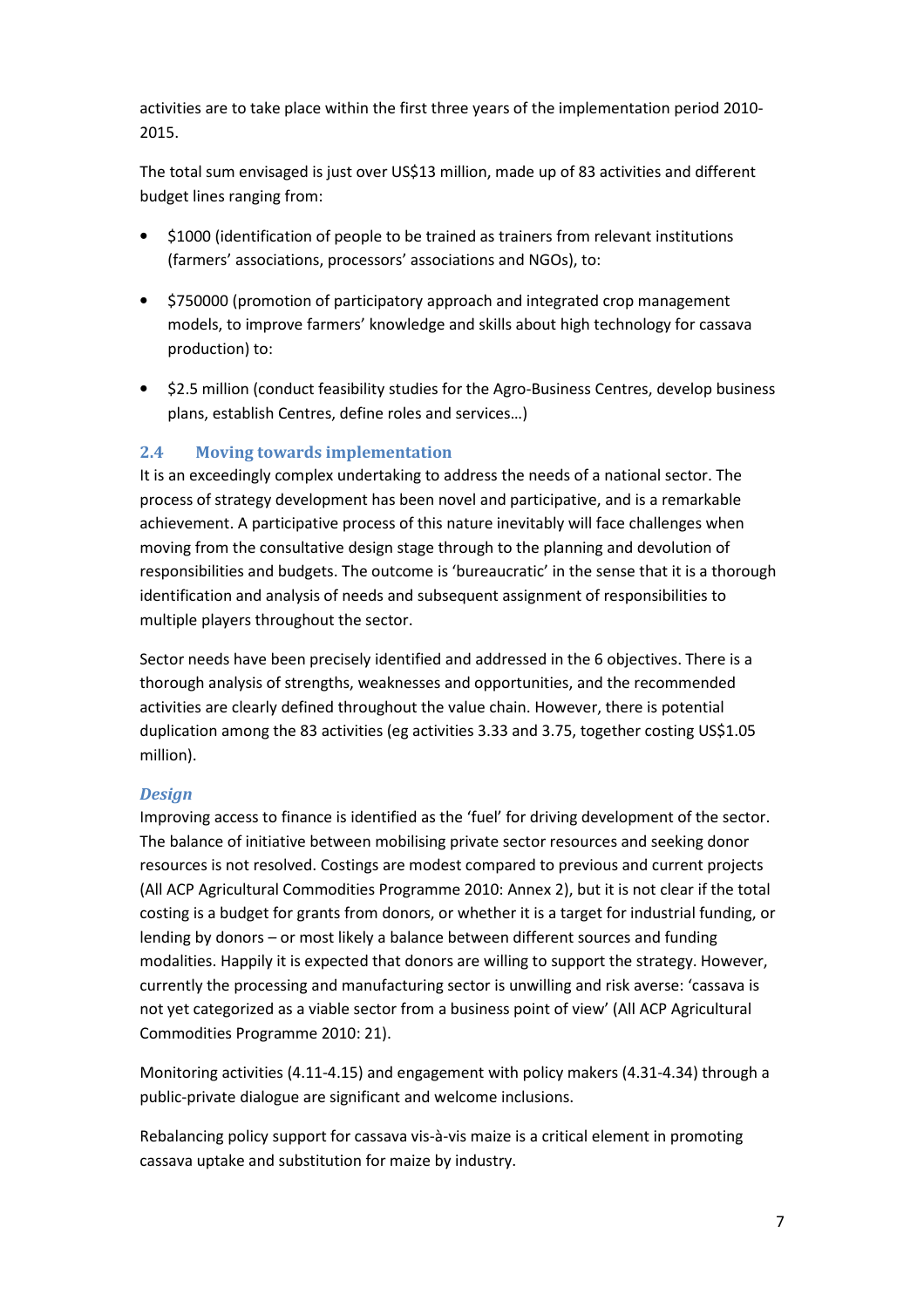Objective 5 is the core component of the strategy, to improve linkages within the value chain and increase global production, processing and commercialization to respond to a demand of 4 million Mt by 2015. Two sub-objectives are to:

- pilot commercially driven collection and distribution centres for cassava to increase volume, quality and consistency of supply, and
- encourage agro-processing of cassava.

Certain details of the plan are novel. For example, the strategy acknowledges that the model, scope and services of agribusiness centres are as yet undefined.

• Agribusiness centres (mainly sub-objectives 5.11-5.23) are an undeveloped and unproven model (costings = US\$3.05 million) to achieve the aims, inter alia, 'to bulk supply and demand, collect from farmgate and deliver to market with the necessary quantity at the right quality and in a consistent manner' (All ACP Agricultural Commodities Programme 2010: 71). Other functions are cited throughout the strategy. In the past, state and collective organisations have attempted to fulfil these functions with limited success (Poole, N.D. and de Frece, A. 2010). Creation of new commercial rural enterprises is problematic and requires a long term perspective (Donovan, J., Stoian, D. and Poole, N.D. 2008). The sub-objective to 'Pilot commercially driven collection and distribution centers for cassava to increase volume, quality and consistency of supply' is one that needs much further analysis.

While some basic principles about the appropriate roles of different sectors have been deduced (Poulton, C. 2009), the strategy is close to the forefront of development practice, and implementation plans will require further careful design based on detailed contextual knowledge. This should include an awareness of the existing agricultural marketing environment, the role of small traders, the recognition that the new agribusiness centres are likely to be only one of a diversity of channels whereby farmers can access the market, and the desirability of competitive pressures from alternative contractual arrangements.

# Implementation

The Implementing Framework suggests certain structures but detail needs to be further provided about the participation of individuals, institutions and mechanisms to link the actions of the multiple players.

In addition, threats to implementation need to be clearly identified and addressed.

- The targets are demanding
- The time frame and projected cassava output increase are ambitious
- Human resources requirements are challenging:
	- o It is a new type of development initiative without precedent
	- o There are limited human skills and experience in Zambia and anywhere for such a scale of development enterprise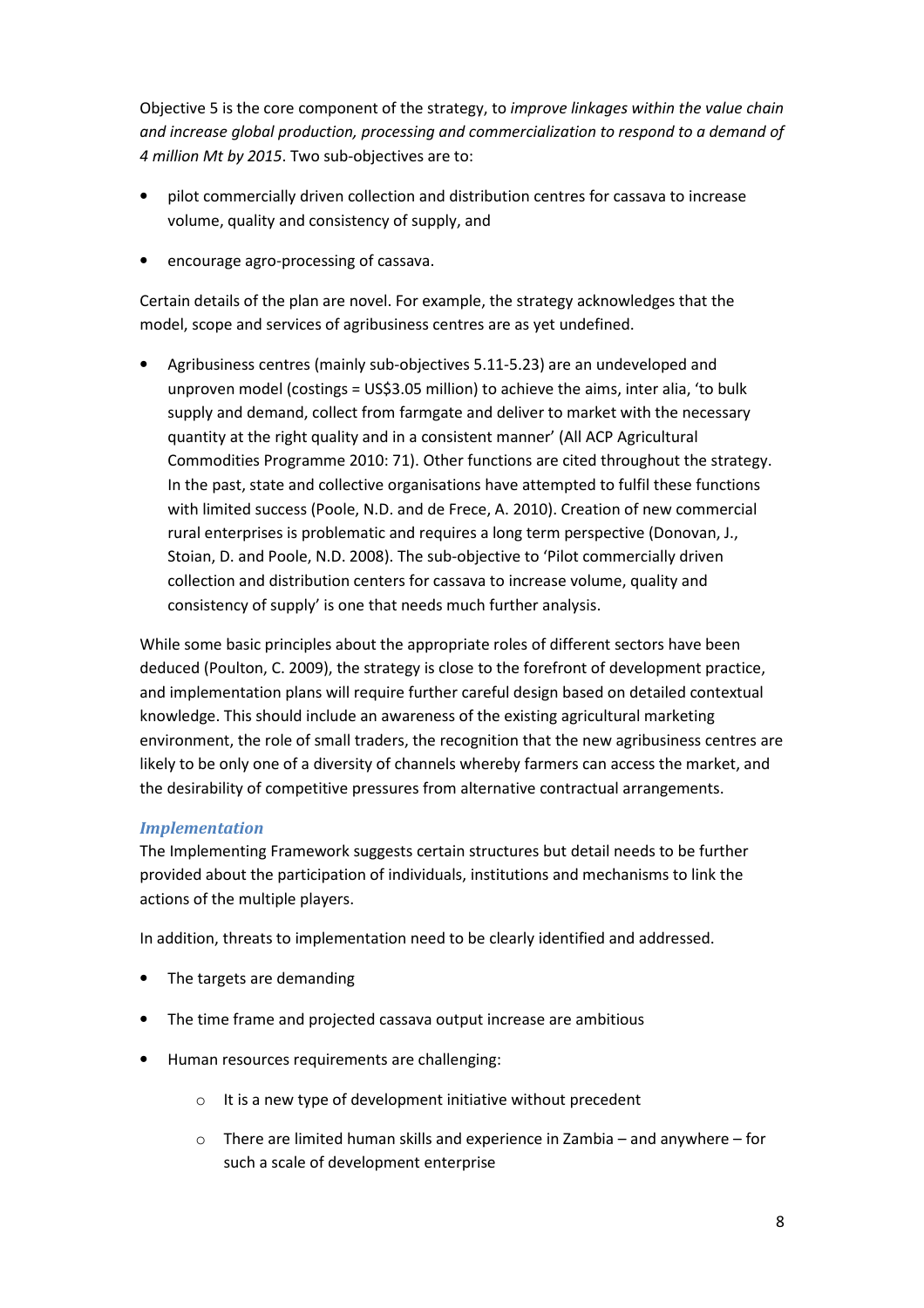o The role, composition, resource base and capacity of the Coordinating Committee and of other leading institutions such as MACO needs to be diagnosed.

### Coordination and consistency

The multiple agency involvement requires high levels of management skill and coordination among donors and among implementing organisations. This complexity has been recognised throughout he process: 'it is important to bear in mind that one of the major challenges highlighted by the value chain actors was the coordination among development partners and the capitalization of synergies whenever programmes were designed with similar components' (All ACP Agricultural Commodities Programme 2010: 29). Structures and mechanisms are outlined in the Implementation Framework (pp. 25 and 82-4) but these are rudimentary. Further work is needed to bring together donors, potential investors, leading institutions and potential implementing partners leading to a clear assignment of responsibilities. Coordination is required at multiple levels including among the international donors to whom the strategy will be referred.

In the following sections the challenges outlined above are discussed in the context of the Zambian cassava sector and a series of suggestions and recommendations that could be kept in mind as the strategy moves from design to implementation are spelt out

# 3 Context

# 3.1 Cassava in the Zambian agricultural economy

# Agronomic potential

The cassava sector development strategy has been welcomed by the President of Zambia and other public sector leaders including the Ministries of Agriculture and Cooperatives (MACO) and Commerce, Trade and Industry (MCTI). It is consistent with the report of a recent study by the World Bank on the prospects for commercial agriculture in certain regions of Africa:

'Zambia … has considerable agricultural potential, but this potential remains largely unexploited. Of the country's total land area of around 754,000 square kilometers, approximately 79 percent can be characterized as Guinea Savannah. Of the land considered arable, nearly 420,000 square kilometers are classified as having medium-tohigh potential for agriculture, but only about 15 percent of the medium-to-high– potential arable land is currently being utilized, and of this, fewer than 7,000 square kilometers lie in the Guinea Savannah. The population density in most of the productive regions is still very low, ranging from 1 to 11 people per square kilometer. Rainfall ranges between 800 and 1,400 millimeters annually, increasing from south to north. The northern regions receive ample rainfall and are quite sparsely populated. The southern regions are much dryer and suffer from frequent drought. It is here that livestock production is most prevalent. On the plateaus around Lusaka, Livingstone, Kabwe, and Chipata, soils are generally fertile, and rainfall is sufficient to support production of a wide range of crops. Further north, the soils are naturally less productive, but their lack of fertility could be overcome with small investments in fertilizer and lime.' Source: World Bank (2009).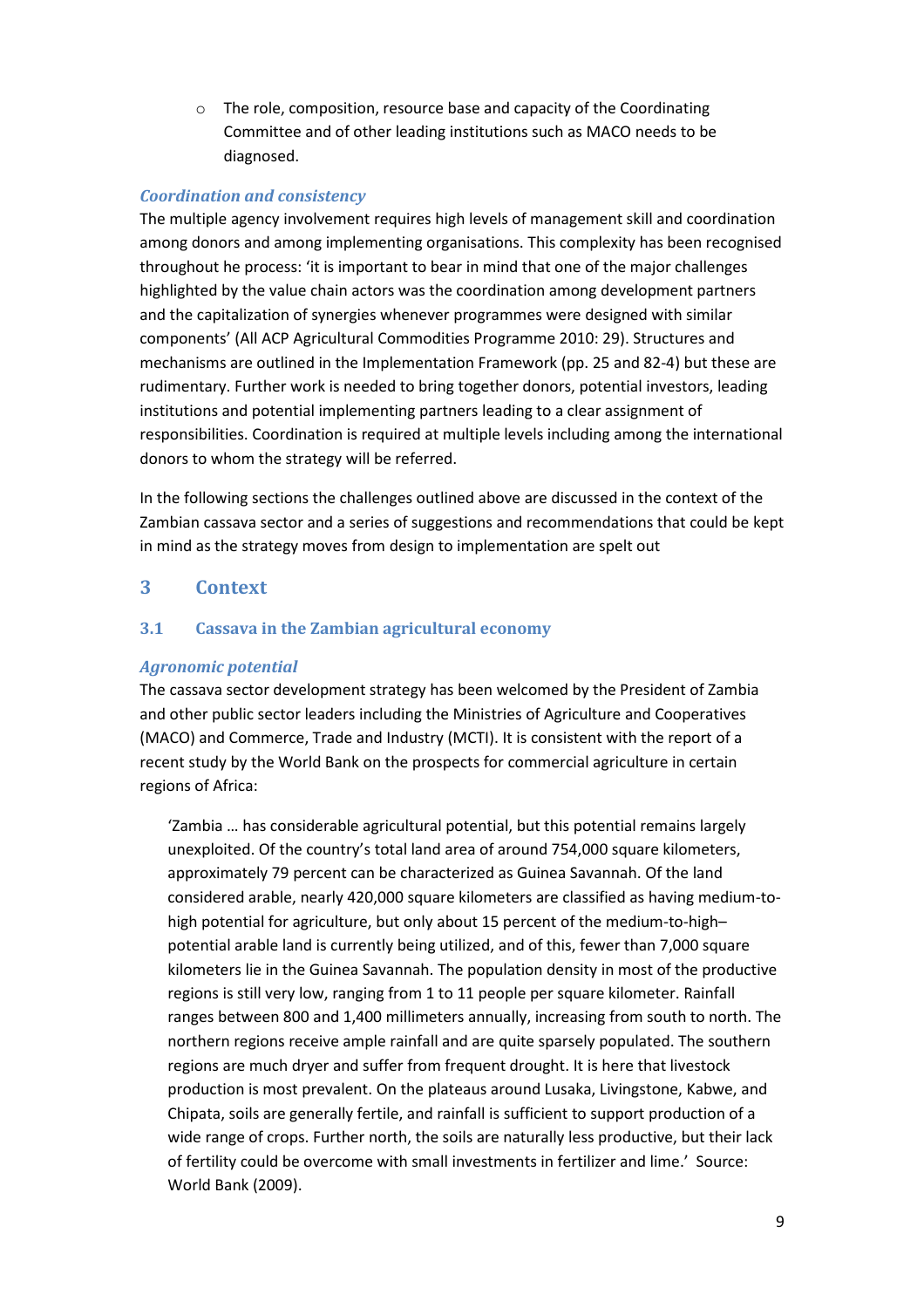### 3.2 Market trends

#### Supply and demand

Cassava has been growing in importance in Zambia since the era of market liberalisation in the 1990s when support for maize was reduced, as part of a trend towards agricultural diversification (Dorosh, P., Dradri, S. and Haggblade, S. 2009; Govereh, J., Chapoto, A. and Jayne, T.S. 2010). As a staple food crop it is second only in importance to maize, accounting for roughly 15% of national calorie consumption (Simwambana, M. 2005; Barratt, N., Chitundu, D., Dover, O., Elsinga, J., Eriksson, S., Guma, L., Haggblade, M., Haggblade, S., Henn, T.O., Locke, F.R., O'Donnell, C., Smith, C. and Stevens, T. 2006; Dorosh, P. et al. 2009). An estimated thirty percent of Zambians - about 4 million people - consume cassava as part of their diet. The majority of these consumers live in the northern part of the country covering Northern, Luapula, Copperbelt, Northwestern and Western Provinces, which are also the main growing areas. Production is almost entirely by smallholder farmers whose average cultivated area is less than 1 hectare. Demand for cassava for both human and industrial consumption has also grown in the urban and industrial centres of Lusaka and Copperbelt provinces. Cassava production has steadily increased from 190,000 MT in 1970 to 640,000 MT in 1990 and about 1.1 million MT in 2007 (Food and Agriculture Organization 2010).

#### **Consumption**

The evidence from the literature (eg Chitundu et al. (2009); Barratt et al. (2006)) and recent small-scale research including the study conducted by Cadoni (2010) confirms that cassava production using traditional, and increasingly improved varieties, currently contributes significantly to food security in the northern and western cassava belt (Luapula, Northern and Western Provinces); according to Chitundu et al, 'in northern Zambia, where droughttolerant cassava serves as the principal food staple, food aid appeals are rare' (2009). Following sustained interest by GoZ, donors and NGOs in the development and dissemination of improved varieties, there is evidence that cassava is increasingly appreciated within the non-traditional cassava-growing southern and eastern maize belt for its drought tolerance and contribution to food security (Poole, N.D., Chitundu, M., Msoni, R. and Tembo, I. 2010).

#### Domestic market systems

Domestic market systems currently are rudimentary: major production locations in the north are distant from some important potential buyers, for example around Lusaka and to some extent the Copperbelt also. Producers and potential buyers alike face considerable transaction and transport costs. In other potential supply areas – within the maize belt - the scale of production is small and the level of technical efficiency is low and support services are limited. The intermediary functions requiring transport and processing infrastructure are also undeveloped.

Prices of fresh product of the desired 'sweet' improved varieties are high compared with subsidised maize for human consumption and for industrial processing. Much of the market deficit is attributable to potential domestic demand from Tiger Animal Feeds and other processor-manufacturers. Commercialisation of the sector can only be achieved if significant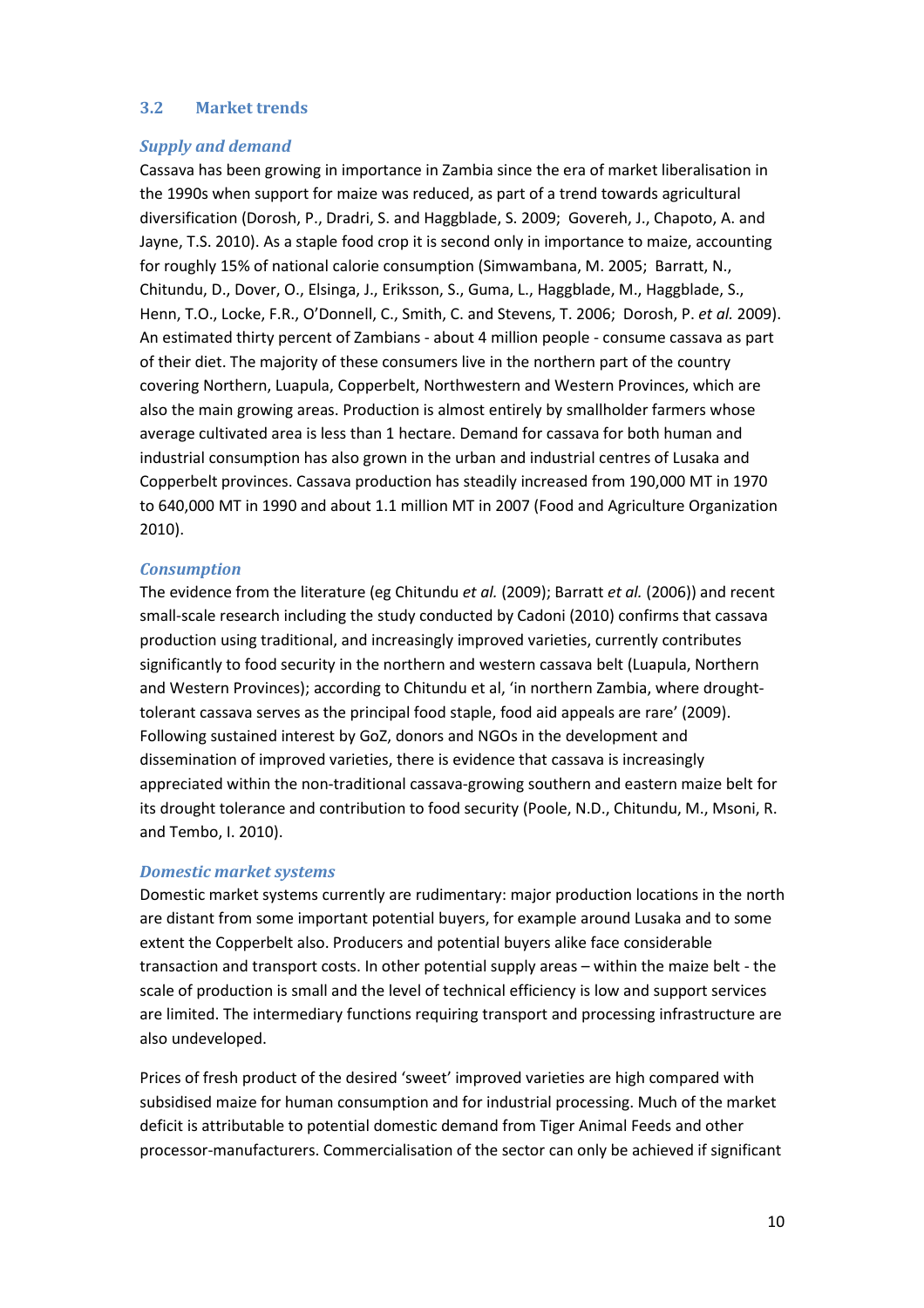increases are made in developing a reliable, competitive supply of product to a better developed market system of traders, processors and manufacturers.

### **Exports**

Estimates exist of significant domestic (and export) markets for cassava products. Cassava has potential as a substitute for maize as an ingredient for human food products and animal feed, but cassava is not currently competitive as an input to these products/markets. This is partly due to unbalanced policies for cassava and maize. Potential also exists for other industrial purposes which require starch and ethanol. Effective demand is currently limited, and research, product development and communication to potential users and to the finance sector are necessary to leverage resources and realise the market potential, and signal to producers and intermediaries what, where and how much to produce.

# 3.3 Commercialisation challenges

The strategy document recognises various weaknesses in the cassava value chain. From the supply side, lack of sufficient production of the right quality and consistency is one key factor (All ACP Agricultural Commodities Programme 2010: 21); on the demand side, aversion to investment in cassava characterises the processing and financial sectors (All ACP Agricultural Commodities Programme 2010: 22). The role of cassava as a subsistence and food safety crop is also recognised. As the strategy document comments: 'The key question is: if there is no perceived market or demand… why would farmers produce cassava other than for selfconsumption?' (All ACP Agricultural Commodities Programme 2010: 22). This is indeed the key question that is raised in section 4.

# Marketable surplus

While cassava production contributes to a certain degree to cash incomes, marketable quantities remain low. The projected increases in output and utilisation involve huge challenges within a short space of time in respect of raw material production, processing, manufacturing, human and financial capacity building, knowledge generation and management:

- according to FAO, total production of raw cassava in 2007 was 1.1 million MT (Food and Agriculture Organization 2010)
- from a marketed surplus of 170000 MT in 2009, a threefold increase to 533630 MT marketed raw cassava is anticipated by 2012 to meet domestic industrial demand and export of dry chips to the Great Lakes region
- a fifteen-fold increase to almost 2.7 million MT marketed raw cassava is projected to meet demand by 2015, mostly for processing and substitution of maize flour (All ACP Agricultural Commodities Programme 2010: 49-51)
- 'Altogether, the targeted quantities per year for 2015 sum up to approximately 4 million MT of raw cassava…' (All ACP Agricultural Commodities Programme 2010: 51).

# Increasing output

The Strategy recognises two principal sources of increase in output, which are, respectively, to increase the area of land devoted to cassava production, and to raise productivity. As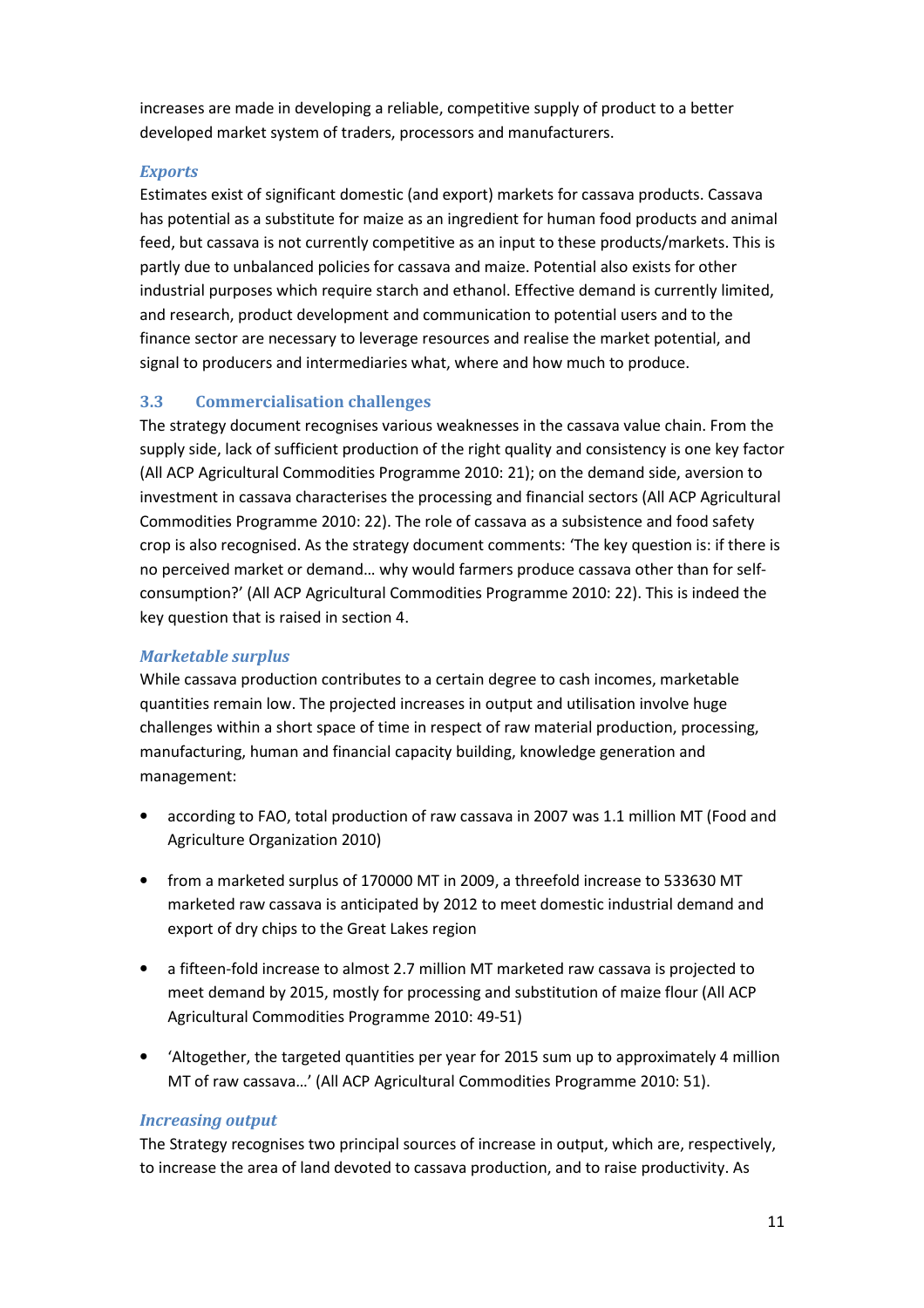noted, Zambia has considerable unexploited natural resources and agricultural potential (World Bank 2009), and access to improved varieties of higher agronomic potential (Simwambana, M. 2005). Increasing effective access by farmers to new land and to improved planting materials are key supply-side requirements. Increasing irrigation, better research and extension linkages, better agricultural production and storage practices and above all, access to finance, are specific constraints which have been identified (All ACP Agricultural Commodities Programme 2010: 41-4).

The major unknown is what are the chances that the supply side can deliver the increased output in the near future? This commentary moves on to consider the specific issues associated with smallholder participation in the cassava sector strategy.

# 4 Smallholder participation: analysis and recommendations

Currently there is not enough evidence available yet to guide policy and to make precise recommendations about how to ensure effective implementation of many of the activities envisaged in the strategy, or the extent to which even well designed activities will be successful. This is particularly relevant to the smallholder supply response. The supply side unknown includes many sub-questions which need further analysis. Resolving these questions requires contextual understanding but also new knowledge about smallholder farmer behaviour:

- What is the smallholder farmers' propensity to grow cassava to enhance food security and to supply agroindustrial demand (Poole, N.D. et al. 2010)?
- Whose should be the responsibility for production and distribution of improved varietal growing materials, and the delivery of agricultural extension and business development services (All ACP Agricultural Commodities Programme 2010: 41-4)?
- What mechanisms can be put in place to achieve representation from smallholder farmers and small-scale traders in sectoral organisation, planning and decision making (Poole, N.D. and de Frece, A. 2010)?
- What are the most likely mechanisms for promoting horizontal producer organisation and representation?
	- o Should activities build on existing or create new organisations?
	- o What lessons are there from other experience concerning the likely effectiveness of the multiple roles envisaged for the agribusiness centres (All ACP Agricultural Commodities Programme 2010: 71-2 and elsewhere)?
- Should small-scale traders be included in the strategy or are they economically inefficient and socially undesirable (KIT and IIRR 2008)?
- What are the additional data requirements for accurate policy formulation to boost the sector?

There are also important issues for FAO related to the appropriate allocation of roles and responsibilities between sectoral stakeholders and the diverse public and private players.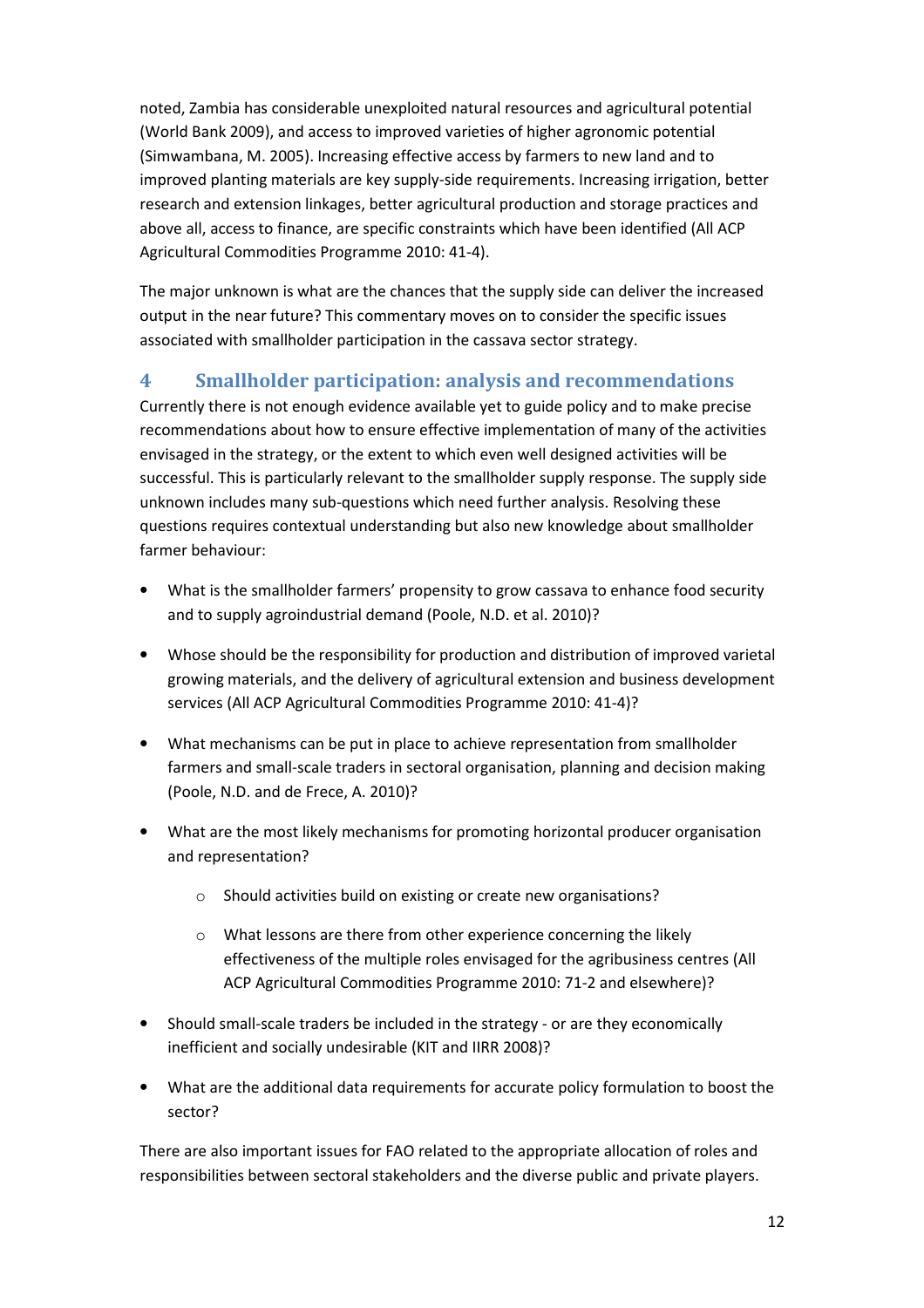Considerations for financing the sector investment will also be of concern to FAO. Novel mechanisms will be required for leveraging private capital investment for processing at the household level and intermediate (small-scale industrial processors and manufacturers) level, as well as improved financing for larger industrial processors and manufacturers. Innovation in financial service delivery can be achieved by participatory action research.

The following section is a broad discussion intended to uncover issues and constraints that will influence the likelihood of smallholder inclusion in commercial cassava, and therefore the success of the overall strategy.

### 4.1 Commercial orientation

In general, it can be asserted that, ceteris paribus, farmers are likely to adapt patterns of production in accordance with new opportunities. Govereh et al (2010) have argued that the adoption of cassava as a food crop by smallholders in the north and west of Zambia was favoured or promoted by policy changes affecting the maize market: a reduction in support reduced the attractiveness of maize vis-à-vis alternative production systems, resulting in a process of agricultural diversification that included cassava production. The concurrent promotion of the sector through research, development and dissemination of new varieties was timely and the effects of these sector programmes are being felt in regions beyond the cassava belt. The agronomic potential of improved varieties has been demonstrated and varieties have been disseminated by diverse organisations and adopted by smallholders (Barratt, N. et al. 2006; Poole, N.D., Chitundu, M., Msoni, R. and Tembo, I. 2010). Further growth in cassava can be expected as technological development and dissemination proceeds (Nweke, F., Haggblade, S. and Zulu, B. 2004). The strategy envisages a massive supply response from a host of small-scale producers who grow small quantities primarily for on-farm consumption, with demand signals and product marketing effected through a traditional market system which manifests almost no characteristics of modern supply chain management. Likewise, a massive demand response is expected from the agrifood processing and manufacturing industry.

While the cassava strategy was being finalised, FAO funded small-scale research into the supply side questions. A case study assessment was undertaken of the extent to, and mechanisms through which, smallholder participation in the development of the cassava value chain in Zambia can be assured. Using livelihoods concepts, inter alia, the smallholder production patterns and recent interventions by the state and by NGOs and initiatives by the private sector were assessed (Poole, N.D. et al. 2010). It is evident that smallholder participation in the cassava value chain will depend not only on the market and policy incentives which they face but also the specific constraints internal and external to the household or productive unit. The attractiveness of the incentives is a function both of policy and organisations, and of the institutional and donor environments. The entrepreneurial predisposition of Zambian smallholders is not in question, but the effective capacity to respond to opportunities and initiatives depends, *inter alia*, on human assets and attitudes:

'… a shift towards a stronger market orientation among producers will involve a major change of attitude and practice. Changing production patterns would not be a new phenomenon, but stimulating surplus production for the market probably will require major incentives and the provision of complementary services: technical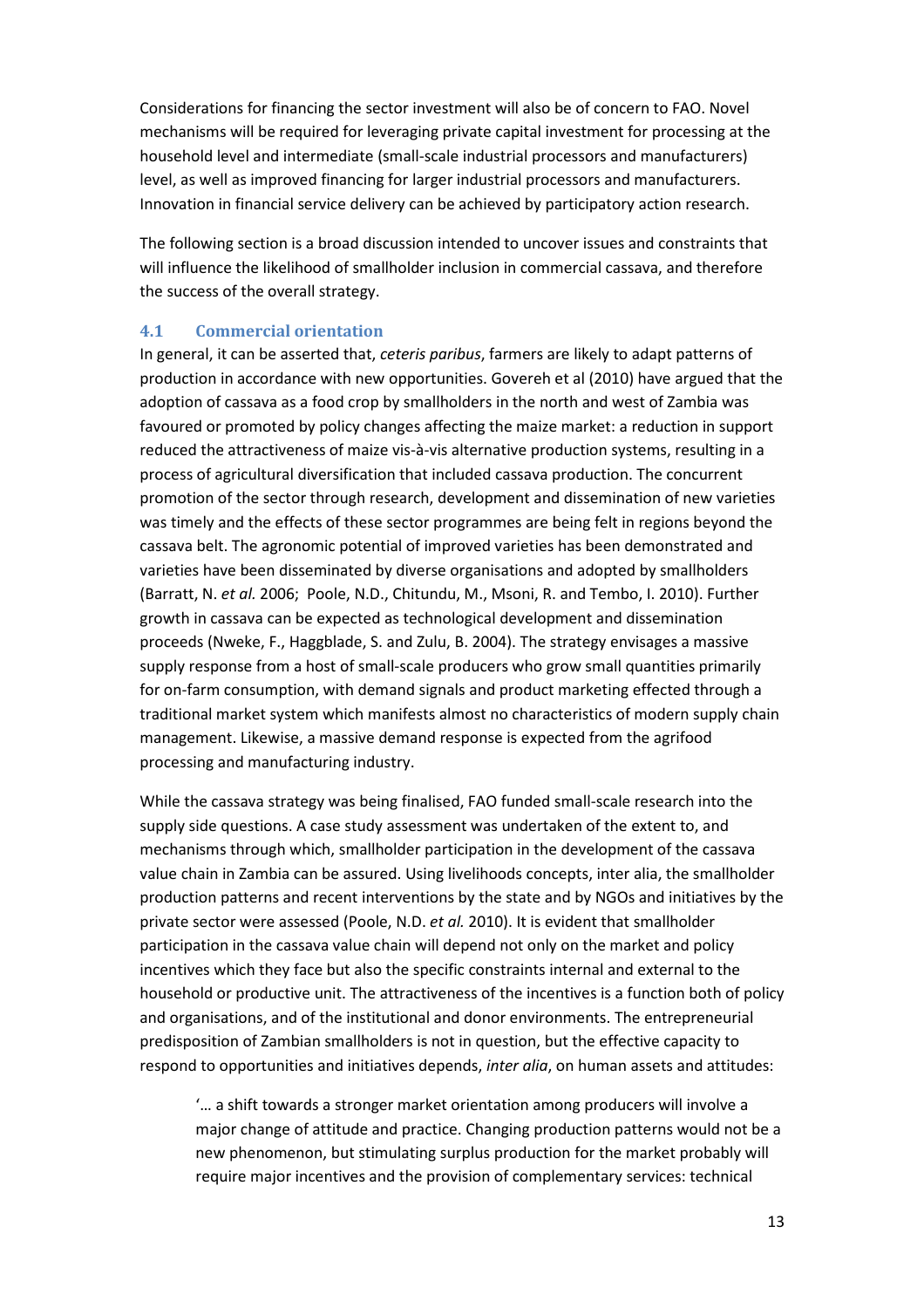skills and inputs, managerial training, business and marketing skills, finance, plus logistics and communications technologies. With the current state of knowledge, it cannot be predicted with certainty what will be the most effective intervention mechanisms nor what outcomes will emerge from changing the set of opportunities and constraints.

Furthermore, predicting grower behaviour requires caution for two reasons: firstly the sample used here is small, and is unlikely to be representative; and secondly, even within this small sample, there is a distinctive heterogeneity among farmers. It is surprising to note that – perhaps counter-intuitively - this heterogeneity is not primarily associated with socioeconomic and demographic characteristics and the level and thresholds of livelihood assets such as physical, natural, social, human and financial capitals. Results suggest that the growers of improved varieties are like classical 'early adopters': more innovative and more dedicated to farming as an occupation. Non-growers, however, are not necessarily 'laggards' but demonstrate characteristics of rural people who are not necessarily committed to agriculture. For whatever reasons – and lack of labour is a contributory factor – they are more integrated into an urban type of economy of paid employment, more credit and loans, lower food (maize) self-sufficiency, lower level of involvement in community and marketing organisations. It is possible to infer that structural characteristics and barriers to entry seem to be relatively unimportant: assets and thresholds play a minor role compared to questions of individual attitudes and personal or family orientation. Further research is necessary to understand the phenomenon of rural heterogeneity before appropriate intervention targeting is possible.' (Poole, N.D. et al. 2010: 14)

While growing conditions for expanding cassava output in the northern and western regions to meet industrial demand are satisfied, transport costs to sites of industrial transformation must be addressed. This requires upgrading of roads and competitive transport systems. Moreover, in production areas, concentration of supplies and quality control through group marketing is necessary for reducing transaction costs of buyers and increasing the competitiveness of cassava. Similarly, investment in local processing units and the necessary power and water supplies, which could be small-scale community or group-based enterprises, will create employment. Co-investments strategies in production – supported by the public sector and NGOs - and marketing – led by the private sector can lead to coordination efficiencies. For example, high levels of efficiency of the market system could also be achieved by the relocation of major processing towards the major production areas. It is possible that current multilateral rural infrastructure (energy and roads) projects can be oriented towards the cassava sector to facilitate smallholder participation in cassava commercialisation (processing and transport).

# 4.2 Rural heterogeneity

#### Household characteristics

The strategy document acknowledges that the farming population of Zambia is heterogeneous. Understanding rural heterogeneity and developing an appropriate (efficient and ethical) targeting strategy is essential for developing the supply side. Cassava production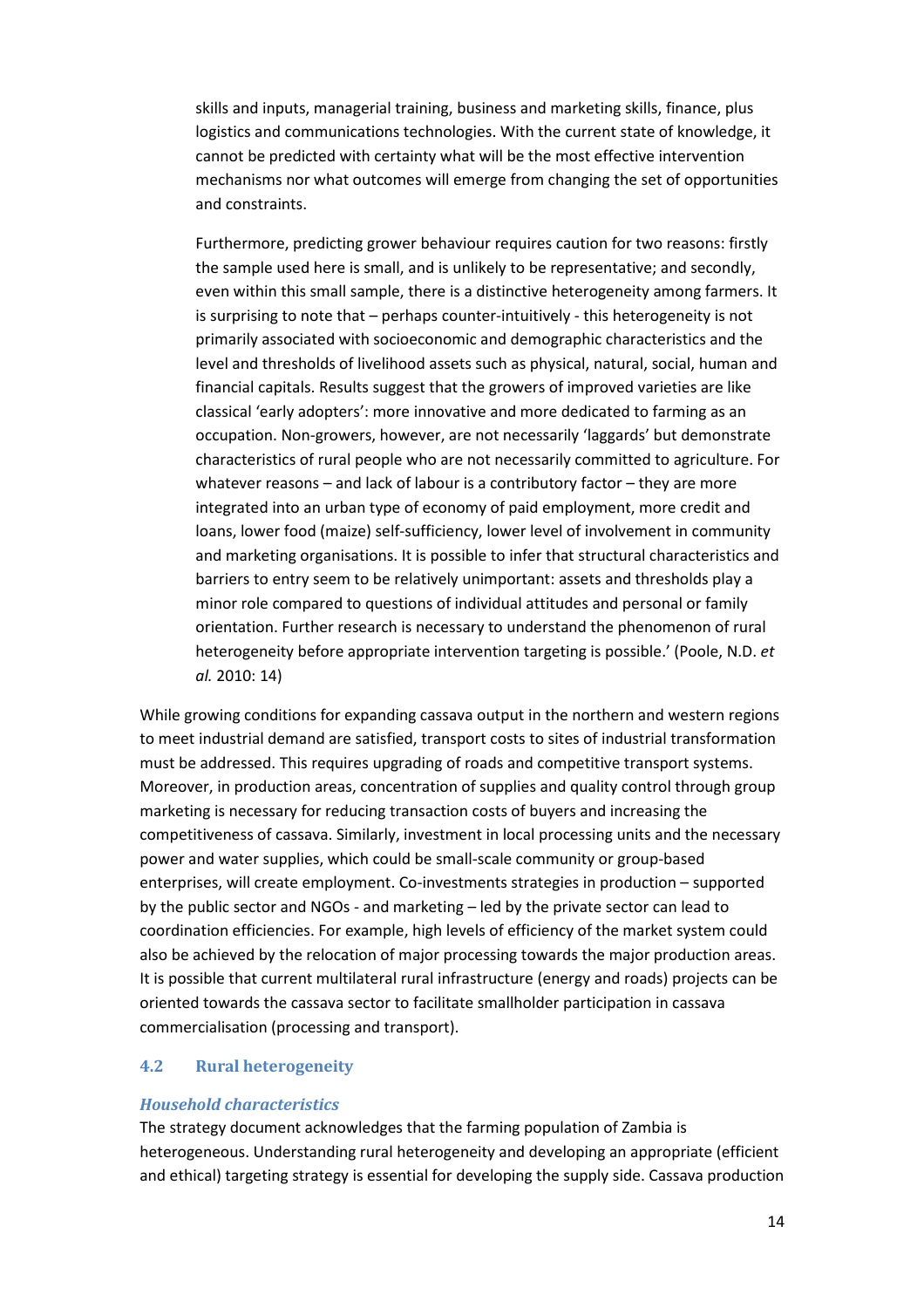is not spread evenly throughout Zambia. Production is concentrated in the northern and western cassava belt (Luapula, Northern and Western Provinces). Zambia can be divided in three different zones where different cassava versus maize production patterns can be observed (Govereh, J. et al. 2010):

- The maize belt (including Agro ecological zones 1 and 2a, the south and along the regions at the border with Zimbabwe and Mozambique), where over 75% of households' grow maize and less than 25% (in fact less than 10%) grow cassava
- The dual staple zone (including agro-ecological zones 2b and 3a the Northern regions of the country), where over 50% of households grow cassava and maize
- The cassava belt (including Agro ecological zone 3b, the northern and northwest corners of AEZ3), where over 90% of households grow cassava, cassava commercialization is most highly developed and cassava prices are lowest.

Differentiation in commercialisation patterns can also be observed. It is reported that on average, only 8–10% of cassava harvested is marketed (Haggblade, S. and Nyembe, M. 2008), but significant differences are found in proportions marketed across household types and by district. About 25% of cassava-growing farmers sell a portion of their cassava crop, but that share changes across zones. Farmers in the maize belt who grow cassava tend to consider cassava not only as a food staple but also as a cash crop. They sell about 10% of their cassava production mostly to the fresh market. This represents a higher marketed share than for maize. In comparison, households in the cassava-producing zone sell only about 7% of their cassava production, on average, three-quarters of it in dried form and the remainder in the local fresh market.

Certain production data are available from the Agricultural Household Survey 2008/09, conducted by the Zambian Central Statistics Office (CSO). Detailed household-level data on production do not exist, but small-scale survey work at the household level suggests that most production is small-scale: in two Districts (Samfya and Mansa) in Luapula Province, Cadoni (2010) found mean cassava areas of 2.6ha and 1.5ha respectively (excluding extreme values).

Chongwe District in the maize belt was targeted for the FAO-funded research into producer characteristics (Poole, N.D. et al. 2010) in early 2010 because the region is not typically cassava growing, has a diverse population, and is the sort of region outside the cassava belt and within reasonable proximity of processing and consumption centres to serve as an evaluation of constraints and opportunities for expanding cassava production among smallholders.

In Chongwe, among a stratified random sample of 116 farming households, of whom 88 were growers of either traditional or new varieties, Poole et al (2010) found considerable variation in production structures, especially in relation to cassava production:

- mean farm size 1.9ha (sd 1.2)
- mean maize area  $-1.2$ ha (sd 0.8)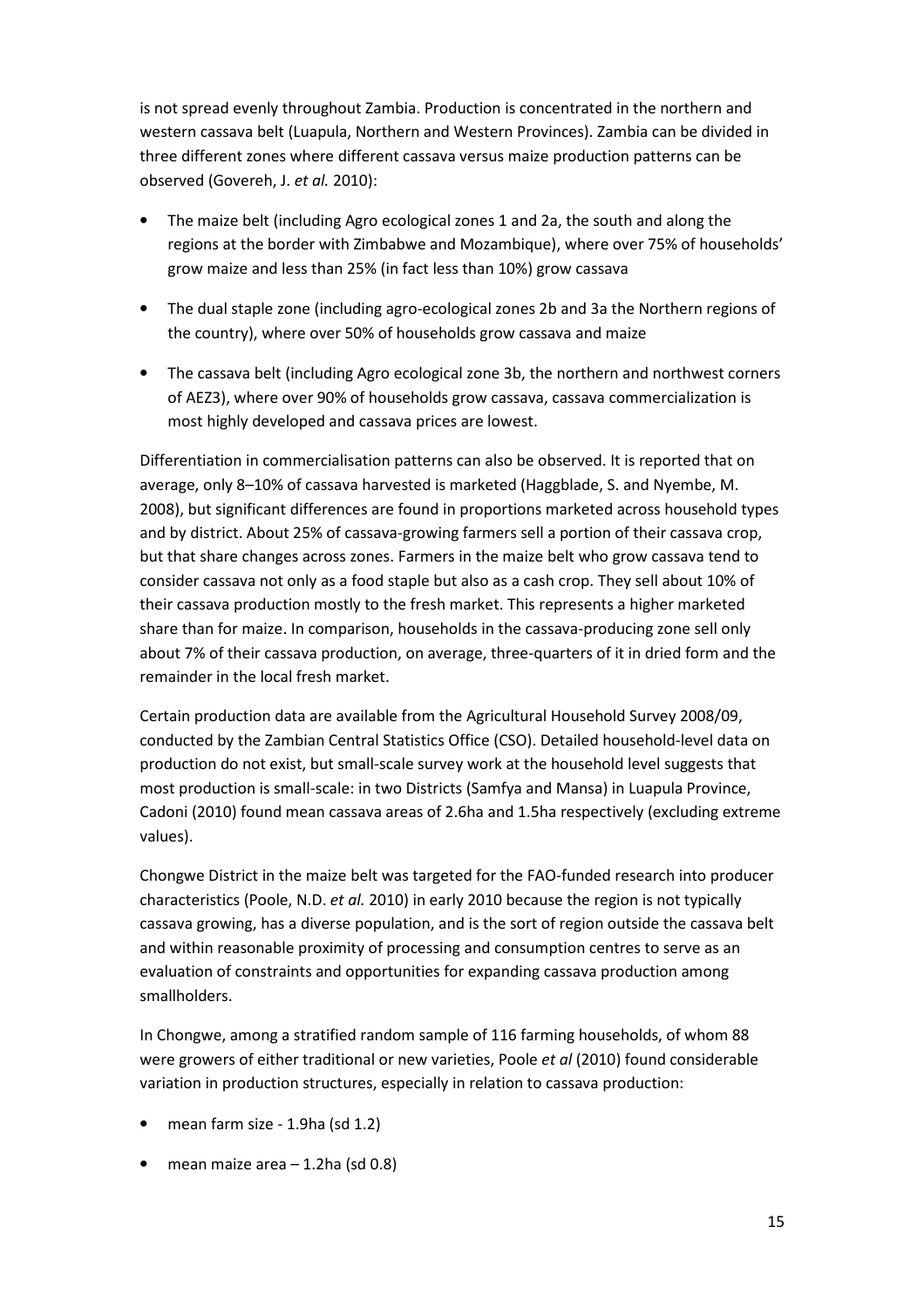• mean cassava area – 0.4ha (sd 0.7).

Cassava has been cultivated by some growers in Chongwe since the 1990s, while many growers only adopted cassava in 2007-08. Overall, cropping patterns are diverse, with maize as a principal crop, and cassava as one of a range of additional crops which include groundnuts and sweet potatoes. Households are not involved in full-time arable farming. Households also keep livestock and have other sources of income from off-farm employment, non-farming enterprises and remittances.

While household responses to production interventions and incentives will vary with household circumstances, public sector interventions and private sector initiatives have to take into account the marked regional differentiation of both production and utilisation/consumption. The levels of human and natural assets for cassava production are favourable in the north and west, but remoteness from major markets imposes market information and transport infrastructure requirements. Elsewhere, while available data are limited, the development of new production capacity to meet potential demand will require investment in human capacity building: multiplication and distribution of planting materials, agricultural extension and organisational capacity building.

### Determinants of market participation

Rural heterogeneity is an important consideration for targeting interventions and for estimating a supply response, even if it is not possible to assign cause and effect relationships between socio-economic variables and cassava production and marketing. In Chongwe District, not only was there considerable heterogeneity among growers, but considerable dynamism was evident: 65% of growers had increased the area planted to cassava over the past five years, and 21% had reduced the area grown (Poole, N.D. et al. 2010). This suggests that farmers' strategies are responsive to incentives and outcomes.

The principal benefit from growing cassava was improved food security. Only a subgroup was willing or able to engage in commercialisation of cassava, either fresh or processed, and the frequency of sales per annum was very low. Of those who were engaged in processing and marketing, the cash benefits were attractive but small income supplements to enable occasional purchases, but overall contributed only a little to the annual household economy, and almost nothing to investment in longer term assets.

It is worth noting here that the potential is limited to turn a current annual market deficit of 100000 tonnes into a commercialised volume of 4 million tonnes in a four or five year period. Growth and development of the production sector is likely to take longer than envisaged in the strategy targets because of the constraints to the expansion of primary production, as well as the need to develop the whole downstream value chain.

#### Constraints to adoption of cassava production

In the survey, barriers to entry were found to be limited (Poole, N.D. et al. 2010): the District is land-abundant. The principal constraints to participation were that interventions such as the distribution of planting materials and training in production and processing techniques, and in organisation and group management, were not widely available, or through targeted interventions (such as gender-based programmes) effectively excluded some growers. The non-availability of planting materials to non-beneficiaries of interventions were noted,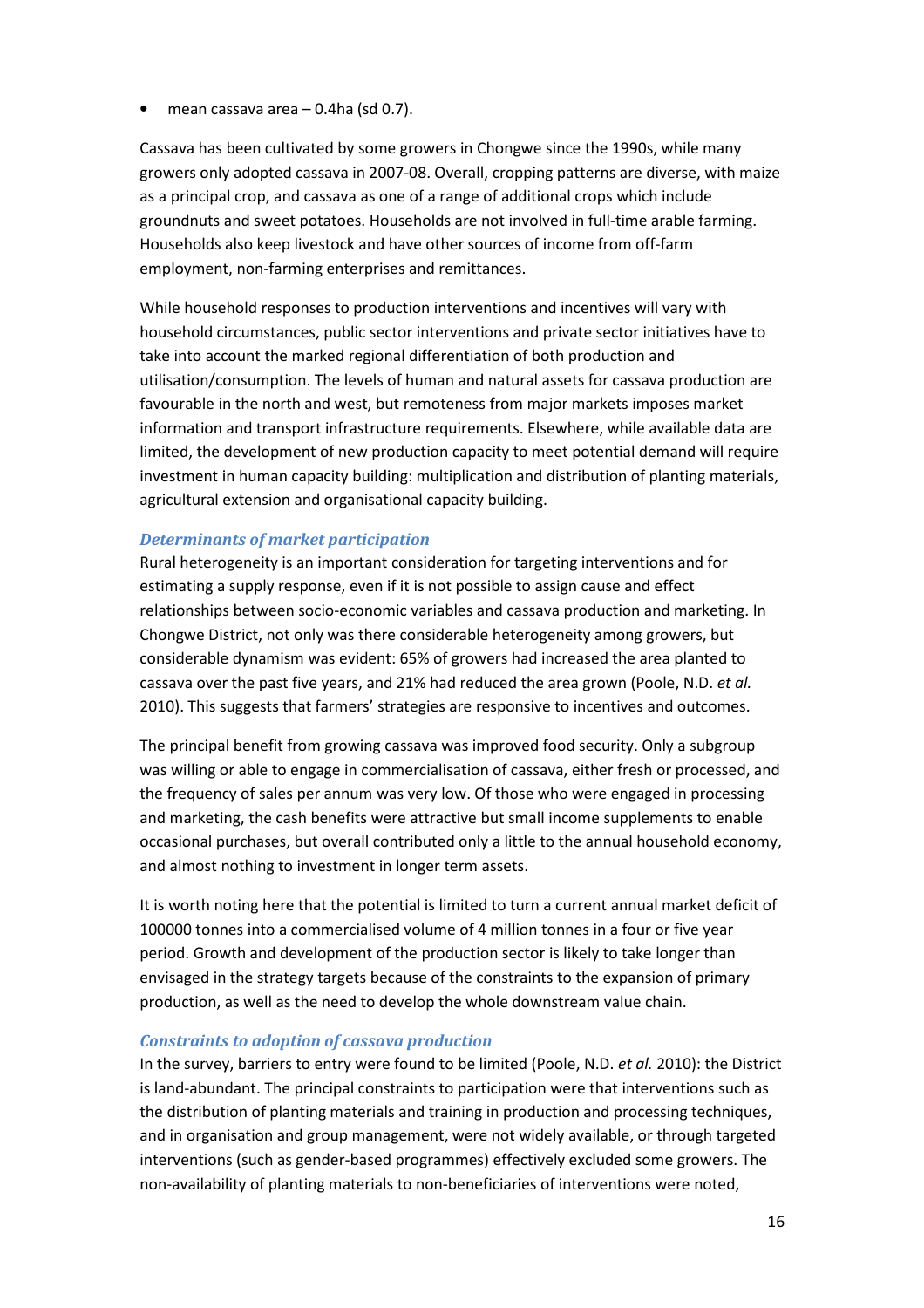especially of improved varieties resistant to cassava mosaic virus, but were generally rated by growers as only slight problems.

For the Chongwe sample, labour constraints were cited by a small minority (about 10%), and among the growers who had withdrawn from cassava production, disease and competition from livestock were cited as significant reasons. Increased risks from exposure to weather and production risks and market risks were considered to be of little importance. Barriers to markets were also not rated as significant: most grower-sellers of cassava lived further from roads and markets than those who did not engage in commercialisation, and managed the physical access to markets without major difficulty. However, the quantities and frequency of sales were low in this type of farming, and the weaknesses in production and marketing infrastructure are likely to become more significant if the level of production in such areas increases to meet the supply aspirations of the sector strategy.

#### Production propensity and rural heterogeneity

On the basis of this study, it seems that fundamental socio-economic asset and infrastructure thresholds, other than on-farm labour, are unlikely to influence the supply response. Attitudes rather than assets may be significant factors in the adoption of cassava, especially improved varieties, and its commercialisation. However, this conclusion is surprising and should not be generalised without further study.

The results of this exploratory work suggest that non-growers of cassava resembled growers in the socio-economic fundamentals of household structure, gender, and assets such as provision of electricity, potable water, irrigation and access to credit. It is likely that unobservable characteristics such as personal attitudes and aptitudes of rural people, rather than more measurable socio-economic asset thresholds, will influence household propensity to adopt cassava production for commercial purposes. An hypothesis that emerged is that non-growers were integrated to a greater degree – either by choice or compulsion – in the cash economy, for example a lower level of maize self-sufficiency, having greater reliance on employment and having more outstanding credit – and to a lesser degree in community and agricultural marketing organisations. A potential predisposition against farming among some rural households is possible, therefore, and the expected supply response to interventions and initiatives is likely to be heterogeneous.

 'Much more needs to be understood about the smallholder cassava farming sector. The limitations of this research have already been acknowledged. It is known that significant differences exist between the traditional growing regions of Luapula, Western, Northern Provinces and the non-traditional growing regions eg around Lusaka in respect of a range of important factors:

- cassava production
- agricultural productivity
- markets, marketing and marketers
- knowledge, information, communications and logistics
- consumption patterns.

'Consideration should be given to exploring secondary data: it is assumed that there are national farm household survey data within Zambia that will enable researchers and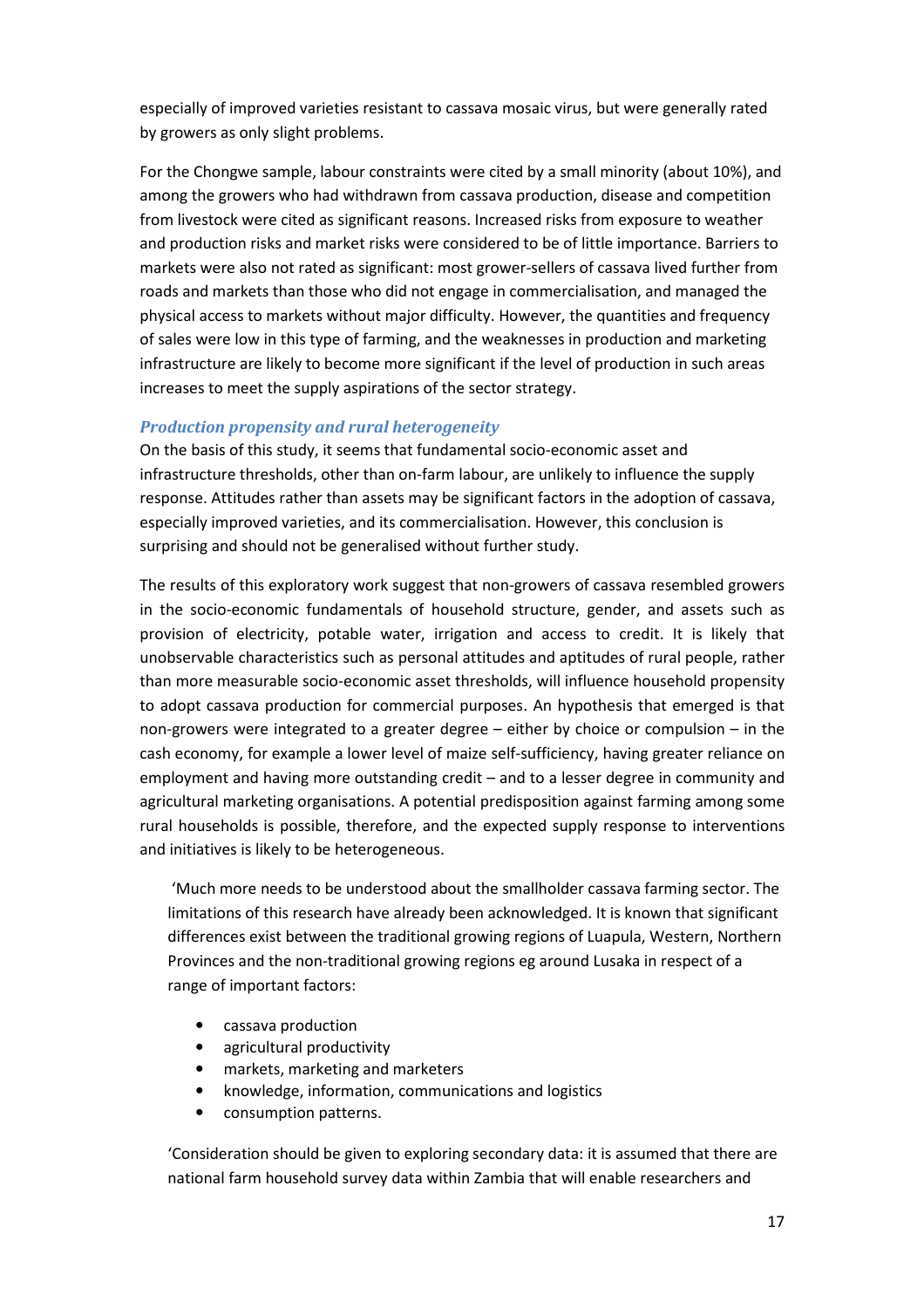stakeholders to address some of our basic questions about smallholder potential. Given such baseline resources, primary data collection can be directed to other areas of Zambia to enable the generalisations and policy formulation at which this report can only hint:

- participation in the process of strategy development and implementation
- propensity of smallholders to respond to sectoral initiatives
- smallholder-level organisation to meet the demands of commercialisation
- possible financial mechanisms.

'Attitudinal issues, and what have come to be referred to as 'unobservables', which are not normally captured in socioeconomic research need further investigation, probably through qualitative approaches. Besides household socioeconomic data such as resources or livelihood assets and the external opportunity and constraint set, more knowledge is needed concerning personal attitudes, aptitudes and attributes which may be important in determining farmers' responses to new incentives (Poole, N.D. 2000). Fundamentally, do farmers want to grow cassava? At whom should interventions be targeted?' (Poole, N.D. et al. 2010: 20-1).

Therefore, more than basic socioeconomic variables, behavioural characteristics would serve as indicators of a propensity to commercial agriculture. These characteristics are factors such as willingness to invest, or specifically to take loans to increase production, to improve productivity through better agricultural practices, and to develop a local processing capacity. However, this process would be likely to exclude the poorest producers who not only will have fewer opportunities but are also likely to face other constraints. It is the targeting of interventions that is likely to influence the outcomes of development initiatives in the cassava sector. At the same time, consideration needs to be given to the ethical issues associated with the targeting of interventions, which is normally justified by economic criteria rather than other moral criteria. This topic is very much under-researched.

#### 4.3 Intersectoral and supply chain linkages

Inferences that can be reliably drawn are that significant investment is needed in capacity building among producers in order to respond to favourable market signals. Basic extension services are needed to address the lack of planting materials of the appropriate varieties, and the limited skills in new production practices. Supporting investments are needed in technologies and services such as mechanisation for the large expansion of farm scale to meet the projected demand. Concentration of supply through local bulking is essential to reduce transaction costs and the transport costs faced by external logistics players.

Supply chain linkages need to be formed with buyers to ensure reliable and timely delivery of adequate volumes of the right quality and variety of cassava. Local producer group organisation is one effective means which will also require the development and extension of appropriate organisational models, as well as investment in group organisation and management skills. Local group organisation is common, but once again there are real challenges in creating an efficient and sustainable collective enterprise sector.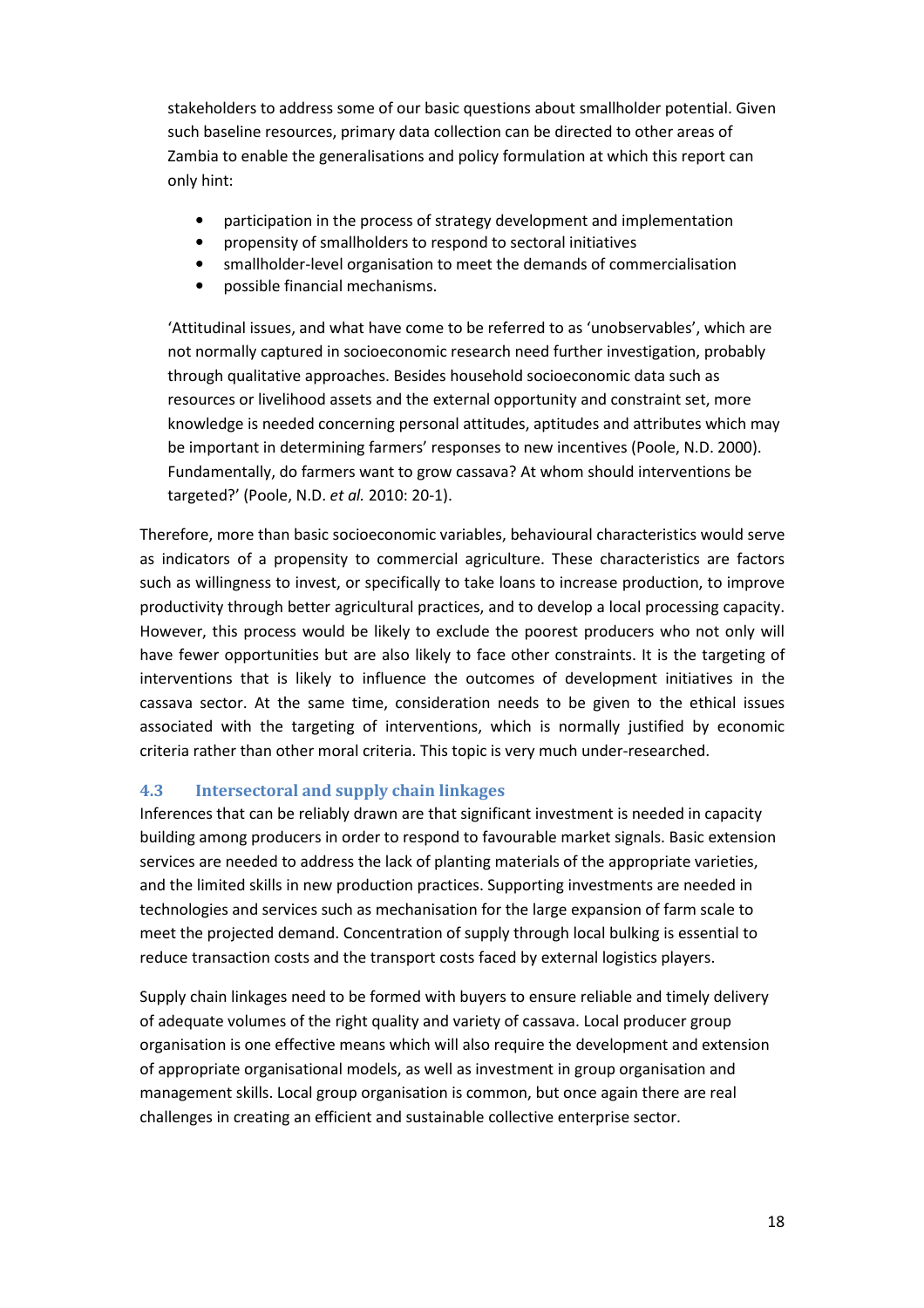# Role of small-scale traders

As noted, development of the value chain requires not only increased output but a massive increase in marketing capacity: bulking currently depends on small-scale entrepreneurship, and transport facilities in respect of roads and carrying capacity are again limited. An important issue not tackled in studies to date is the role of local traders and their potential to link producers and markets both economically and physically. It is both the exchange function in linking markets and also the transport and information functions that are as yet poorly understood.

#### Competing channels

Production for household consumption is currently estimated to account for 85-90% of all fresh cassava utilisation. Food security has been noted above and below as the primary purpose and benefit of cassava consumption, at least in areas for expansion outside the cassava belt. Moving towards a marketable surplus of 4 million tonnes will require a massive shift not only in production but also in producer orientation towards commercialisation.

Beyond the farm gate, four market channels have been identified for cassava, which are interrelated by complex price relationships for which very limited data are available:

- farm households selling surplus into local markets for human consumption to traders and direct to Lusaka (study area)
- farmers & intermediaries process into flour for products for human consumption
- processed cassava for livestock feed
- utilisation of cassava for starch for glue, paper, wood, plus ethanol, including export opportunities.

In the first instance, cassava is grown for on-farm consumption and to enhance food security. Commercialisation in the cassava belt is low because of limited local market opportunities and the high transport distance and transaction costs of commercialising cassava in the major (potential) consuming regions of the Copperbelt (agroindustrial processing) and Lusaka (agroindustrial processing and direct human consumption). As noted, co-locating production and processing initiatives has potential to create cassava clusters which enjoy logistics and coordination efficiencies, with potential for more sophisticated supply chain management than exists within traditional marketing systems. In this context, 'co-location' means the coordinated targeting of development activities: ensuring that a) national and international public financial and infrastructural investments, b) national public and NGO development interventions and c) private sector investments and initiatives are directed to areas with natural and human comparative advantage for cassava production, processing and consumption.

Whereas for rural populations outside the cassava belt, consumption of fresh cassava is a relative novelty, fresh cassava is something of a luxury good in Lusaka and realises high prices. Similarly, cassava flour for human consumption appears to be a premium product attracting much higher prices than cassava for industrial processing. Farmers within reach of the urban markets are therefore attracted by the fresh market and not the processing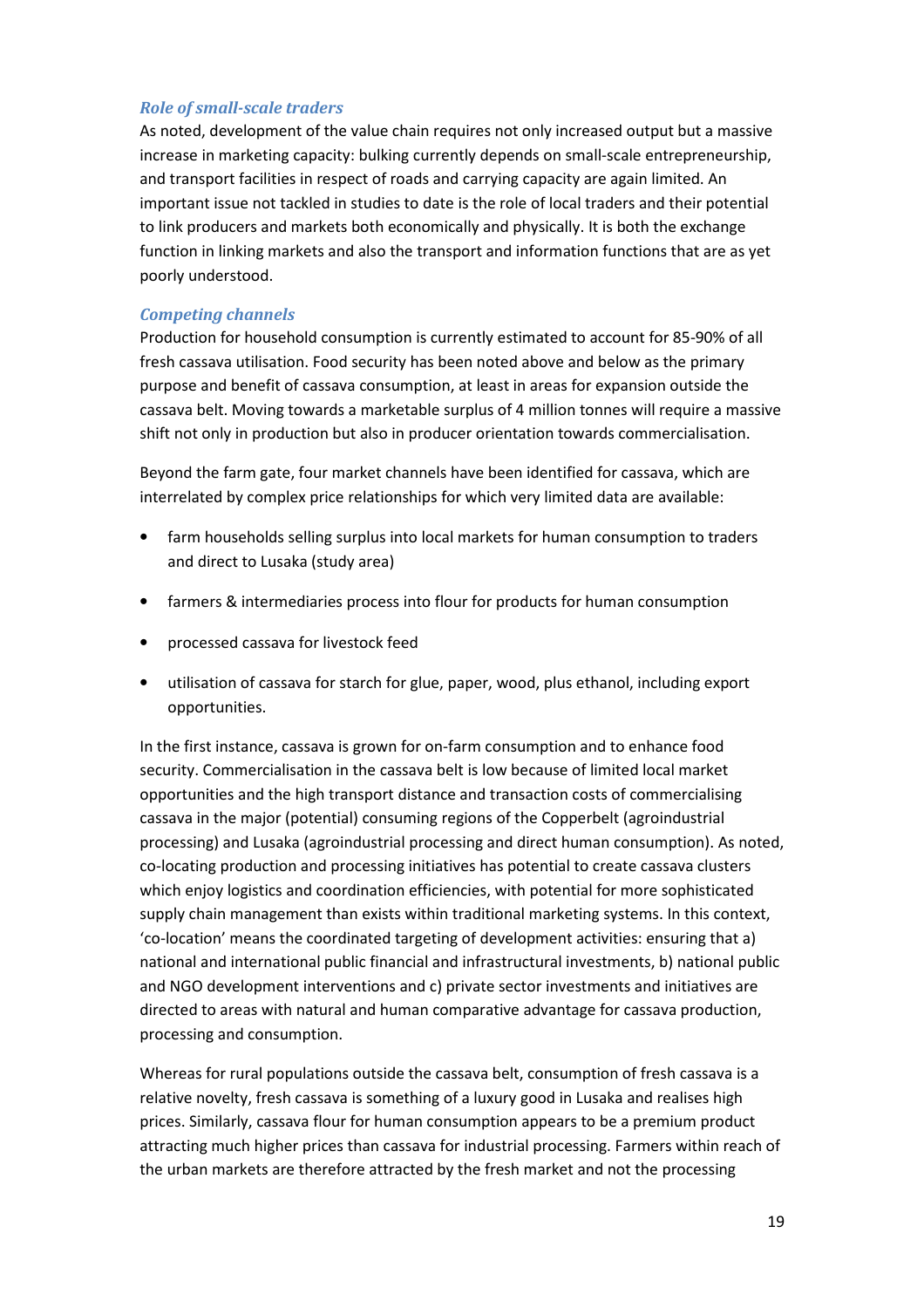industry. However, because of the high transport costs and perishability of the fresh product, the northern and western cassava-growing provinces are unable to supply the urban market.

# Competition with maize policy

One of the principal constraints to developing the commercial potential of the cassava sector is the attractiveness of prices in relation to maize. In particular, there is a significant relationship between the supportive maize policy and very limited support for cassava. Although the level of support has been reducing, maize policy is still highly regulated and includes price support, public sector purchase and input subsidies, enjoys a well-developed distribution system for inputs by seed firms, and has a dedicated public sector agency, the Food Reserve Agency (FRA) as a buyer of last resort (Govereh et al, 2010). While the maize sector is thus subsidised and privileged, it will be difficult to increase the level of cassava utilisation by industry and investment by the private sector in new processing infrastructure and new product development will be risky and unrewarding.

Two more issues affect the relative prices of maize and cassava:

- millers and grain traders are able to undercut the subsidised maize floor price by 10-20% by buying from maize from smallholders who need to sell maize for immediate cash needs
- because maize has a higher protein content, processors have to supplement cassava as an ingredient with protein-rich ingredients in order to maintain the same nutritional value, and therefore can only afford to pay 60-70% of the maize price per kilo of cassava.

Finally, a fundamental review of the role of the Food Reserve Agency is timely: the scope of the current activities represents a significant expansion after the reduction in intervention undertaken in the 1990s: 'the FRA, [which] now buys at least half of the marketed maize surplus produced by smallholder farmers at prices well above market levels (Govereh et al, 2010: 383). The need is, not least, to reduce the effect of intervention in 'squeezing out' private enterprise.

# Absent supply chain management

It is partly because of the unfavourable price scenario confronted by the processing industry that firms are not only unwilling to invest in processing capacity, but also unwilling to invest in supply chain management practices that involve direct engagement with producers: the private processors are unwilling to provide planting materials and organise and train producers. Cadoni's interviews among industry players in the north showed a complete absence of contractual arrangements between suppliers and buyers (2010: 17); and Poole et al (2010) found no evidence of institutional linkages between the private processing industry and cassava promoting organisations and growers. One firm was the exception, Authentic Foods, which had business arrangements with a producer- processing group in Chongwe, the Kanakantapa Women Cassava Processors (KWCP) (see below).

Firms want a clear commitment from producers to supply and deliver cassava to processing plants. Because of unfavourable prices, the complexities of sourcing and the supply chain weaknesses, firms such as Tiger Animal Feeds and National Milling are as yet unwilling to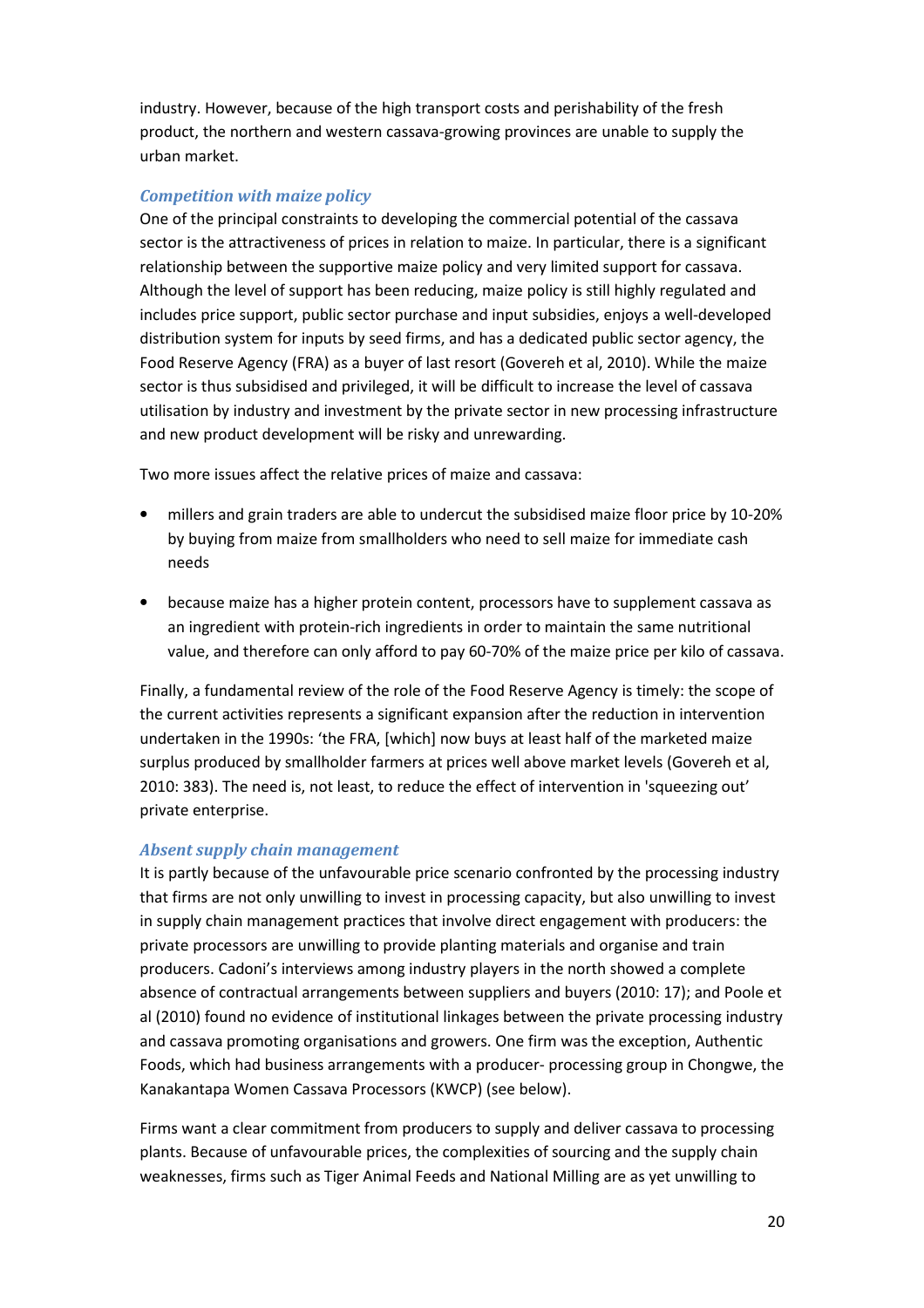adopt cassava in animal feedstuffs. Uptake by flour miller/manufacturers such as Chico Biscuits for human consumption is also limited by substitutability constraints and the current extent of the market for cassava-based manufactured food products.

### 4.4 Solutions to market failure

The formation of the multistakeholder platform has been a fundamental step in identifying weaknesses and in coordinating a sector response to the market, policy and support service failures in the cassava sector. The cassava sector strategy identifies numerous interventions and initiatives, as well as a need for additional data, to put policies into effect that will boost supplies to reach projected demand. The strategy group is a remarkable achievement, but further specific investments in sectoral collective organisation are needed. Ultimately, ownership of the strategy is complicated and responsibility for implementing the proposals – project management - is unclear. Further development of sectoral organisation is required to enable the new ways of organising producers, firms and markets, donors and policy makers to work for the poor (Poole and de Frece, 2010).

#### Sectoral organisation

In the first instance, further development of the multistakeholder platform to become an effective and representative organisation is necessary. System-wide, comprehensive and inclusive, rather than 'point' type interventions in the supply chain require planning considerable coordination (Poole and de Frece, 2010). The French 'interprofessional' model can be adapted to assist in the formation of an industry 'umbrella association' to boost the efficiency of functions such as sharing of information, participatory problem diagnosis, making joint investments, ensuring contractual clarity between buyers and sellers and emplacing informal remedial mechanisms (Poole and de Frece, 2010). The strategy group currently has little representation from the grassroots farming sector, nor from traders and transporters.

A cassava sector organisation needs a formal constitution, appropriate democratic structures and transparent decision making powers. Coordination within the sector needs to reach down towards the grassroots District-level farmers' associations, and develop a cassava commodity association. Local chairmen and cassava commodity representatives may be members of the Zambia National Farmers' Union and such a structure has the potential to meet the requirements. Special provision should be made for the participation of women, who are the farmers and on-farm processors, as well as men, who are the principal grassroots actors in commercial producer initiatives.

Attention must be given to the development and management of linkages from the major cassava sector stakeholders to policy makers and donors and other related and supporting sectors, for example transport, knowledge management and communications (see intersectoral coordination below). There are few if any examples of initiatives and interventions of the necessary breadth and depth to meet the range of objectives of the cassava sector strategy. Probably this is new territory for agricultural development, beyond the scope of the cassava sector coordinating committee. Indeed, the coordination challenges probably exceed the capacity of any single organisation other than a purposelycreated parastatal such as the Food Reserve Agency in the maize sector. Such a solution should be viewed with caution.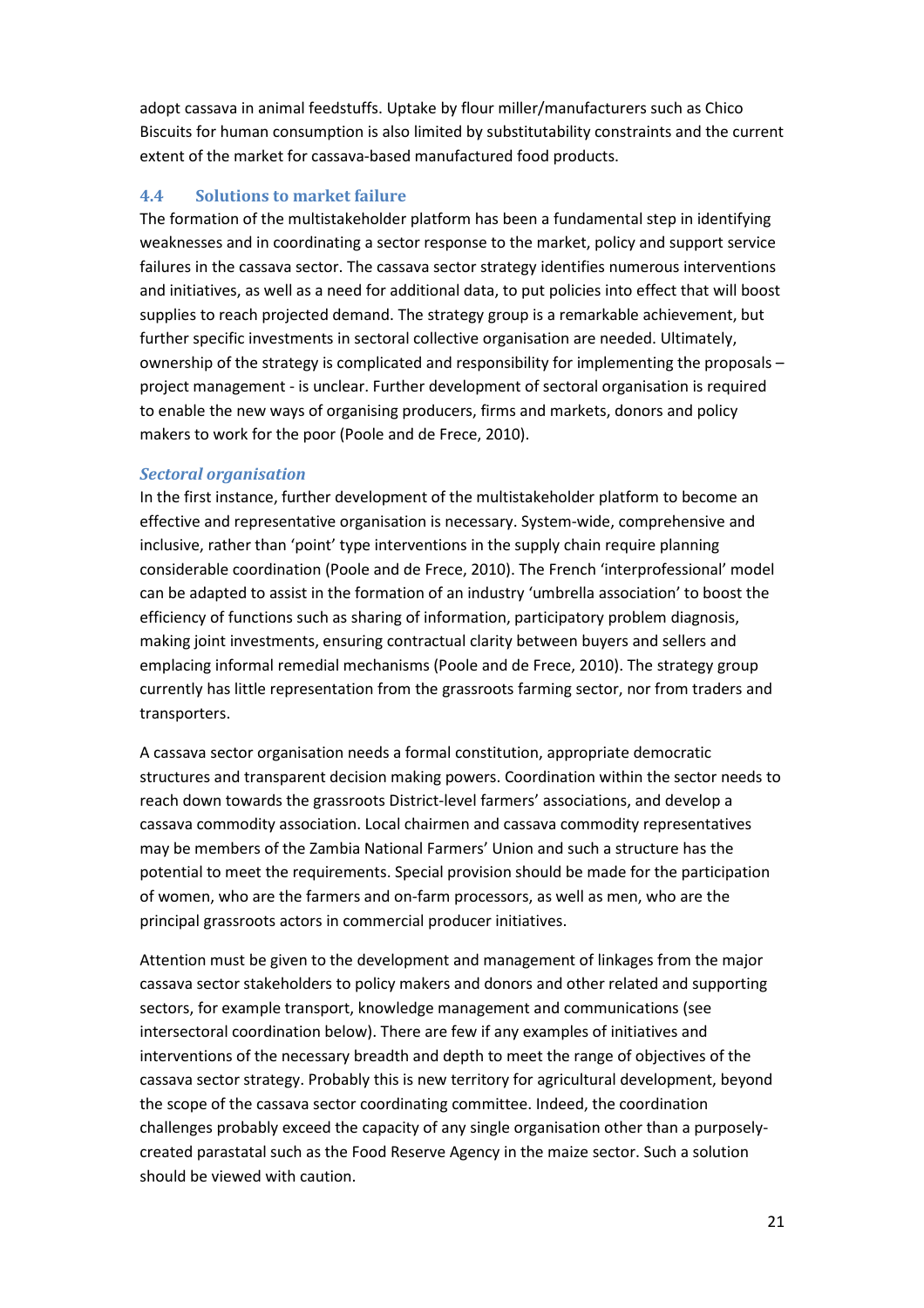While incorporating many stakeholders in the strategy formulation platform has been a considerable strength, one weakness is that it is not a body that is strongly led by the private sector. Experience suggests that articulation of demand and supply chain organisation is likely to be most effective through private sector firm leadership.

#### Beyond sectoral organisation: intersectoral coordination

The strategy Implementation Framework recognises the need for coordination but does not suggest a precise plan or mechanisms for linking the diverse organisations and firms within the cassava sector or how to link with other economic sectors.

The supportive environment created by the attitudes of and investment by the Ministry of Agriculture, major donors and NGOs have propelled the cassava sector into the limelight and into the focus of this project. Such support has been necessary but is not sufficient: while a multistakeholder platform and umbrella-type sectoral organisation includes direct stakeholders and increases the chances of sectoral coordination, there is a need to address the linkages between the sector and other stakeholders outside the sector. These have to do with infrastructure and communications, business development services especially from the private sector, nutrition and health, and universities and private laboratories in the knowledge sector, inter alia.

There are significant linkages between cassava commercialisation and other sectors, notably logistics and information management. The costliness of transport of cassava, which is of a low bulk/value ratio, requires updated infrastructure through appropriate public investment: improved roads and bridges. As noted, co-location of investments should introduce efficiencies in business coordination. While the elimination of internal transport controls would facilitate the operations of transporters, the possibility of recouping public investments by using tolls may be desirable. Another intervention that will help maximise efficiency is an information exchange for transporters of cassava and other goods in order to improve bulking and access to 'backloads'. The Zambia Agricultural Commodities Exchange (ZAMACE) launched in 2009, which trades principally maize, wheat, soya and fertiliser, could be encouraged to diversify into information brokerage on supply, delivery and demand, and cassava trading. ZAMACE expertise can also help in determining contract design and standards to reduce transaction costs and provide an example or potential framework for remedial action. It is technologically and socially feasible for electronic information linkages to be put in place – say linking producer organisations to the 'centre' such as ZAMACE - in order to improve information management (Matthee, K.W., Mweeba, G., Pais, A.V., van Stam, G. and Rijken, M. 2007).

Coordination of the cassava strategy with other agencies must extend to the international donors and other agencies which have supported initiatives undertaken so far (eg JICA, Italian Development Cooperation, UN agencies) and others which have participated in the strategy development (ILO, ITC, IITA) – and those that might be invited to finance the individual activities.

In the small enterprise funding arena, Regmifa Microfinance Fund for Africa is a potential partner. Regional Micro, Small and Medium Enterprises (MSME) Investment Fund for Sub-Saharan Africa (REGMIFA) has been envisaged as a specialised investment fund established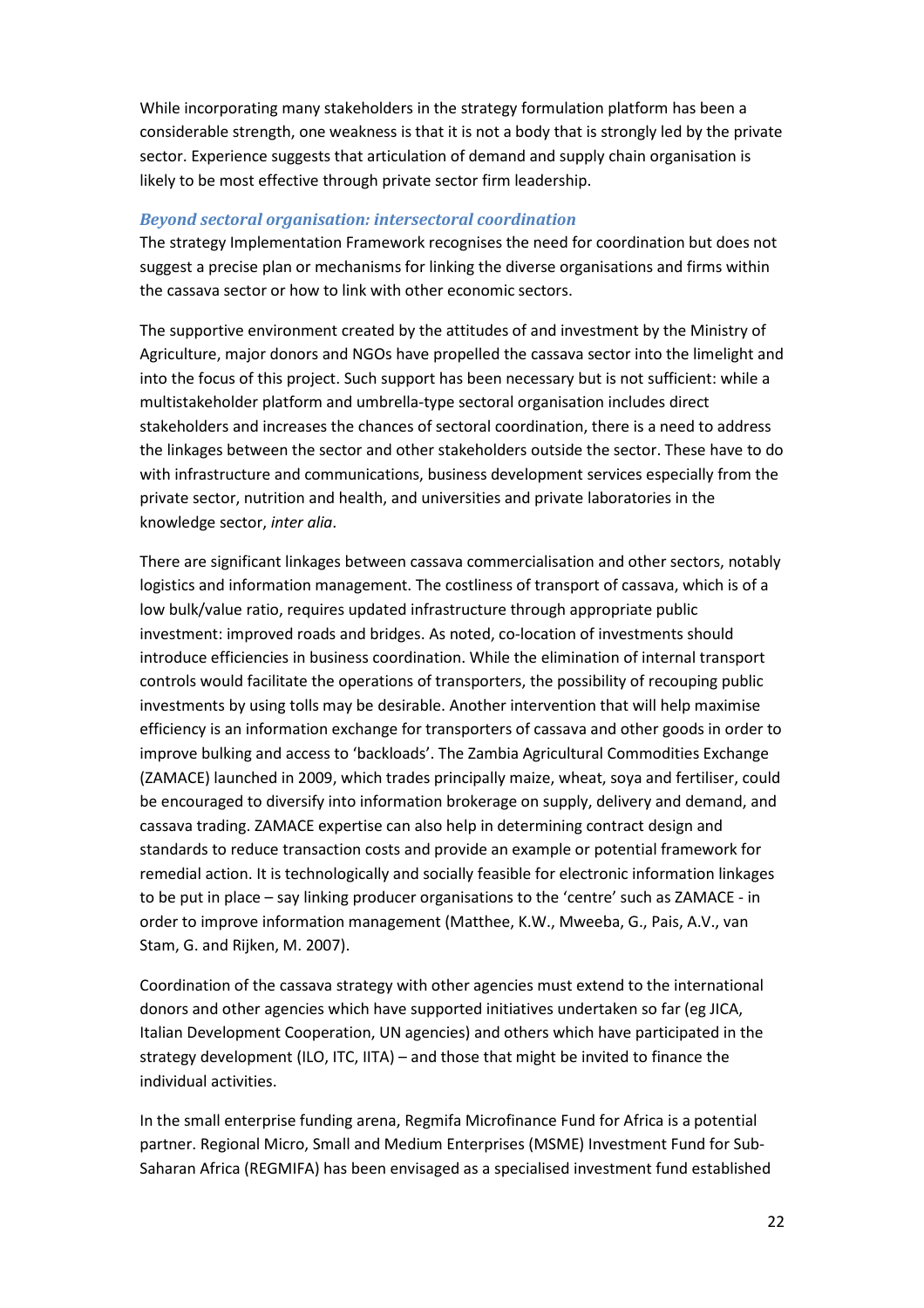in Mauritius, promoted by a donor consortium composed of leading Donors/DFIs and IFIs and led by German Financial Cooperation (KfW), in order to enhance long and medium financial needs of local financial intermediaries providing funding to Micro, Small and Medium Enterprises in Sub-Saharan Africa. This operation aims to meet the objectives of the Cotonou Agreement for the eradication of poverty by supporting the improvement in the quality, availability and accessibility of financial services and the development of modern financial institutions and sustainable microfinance operations.

#### Coordination mechanisms?

We have noted that the implementation stage will need to address precisely many practical questions of 'how to…?' Regarding approaches and initiatives to form linkages between different players in the value chain, considerable experience has been gained by (I)NGOs and research organisations in terms of 'making markets work for the poor' (MMW4P) (Poole, N.D. 2009). The principal elements of MMW4P are analysis of the market context, design of appropriate frameworks and interventions, with multistakeholder participation – which obviously are consistent with the cassava sector strategy:

'The approach stresses the process of creating opportunities through increasing access to markets, achieving equitable and remunerative prices for goods and services, and reducing risk. Importance is also attached to monitoring the wider economic environment to take account of the trends in political and institutional change. Analysis should have a temporal dimension, anticipating that as markets in an 'infant economy' evolve from a rudimentary status towards 'maturity', forms of intervention also mature: that is, small firms which initially need a protective business environment should grow and be weaned off support mechanisms such as favourable fiscal and financial treatment, and be exposed gradually to the rigours of competitive markets' (Poole, N.D. 2009: 42).

Another coordination approach is Participative Market Chain Assessment (PMCA), one of the new methodologies that has emerged from the shift towards a multistakeholder 'systems' process involving international donors and researchers, national researchers and development agencies, and agricultural sector players (Poole, N.D. 2010). Developed in Ecuador, Peru and Bolivia, PMCA is described as a 'new form of collective action' (Devaux, A., Horton, D., Velasco, C., Thiele, G., López, G., Bernet, T., Reinoso, I. and Ordinola, M. 2009: 32). In Africa, INGOs and donors have collaborated with the Regional Potato and Sweetpotato Improvement Network in Eastern and Central Africa (PRAPACE) and several local public research and development organisations to implement PMCA in Uganda. The key elements of the process are:

- Participation: planning, decision-making, and evaluation must involve local actors
- capacity building: a comprehensive training strategy including formal training workshops, practical hands-on work with commodity groups
- communications and knowledge sharing; and
- learning-oriented evaluation.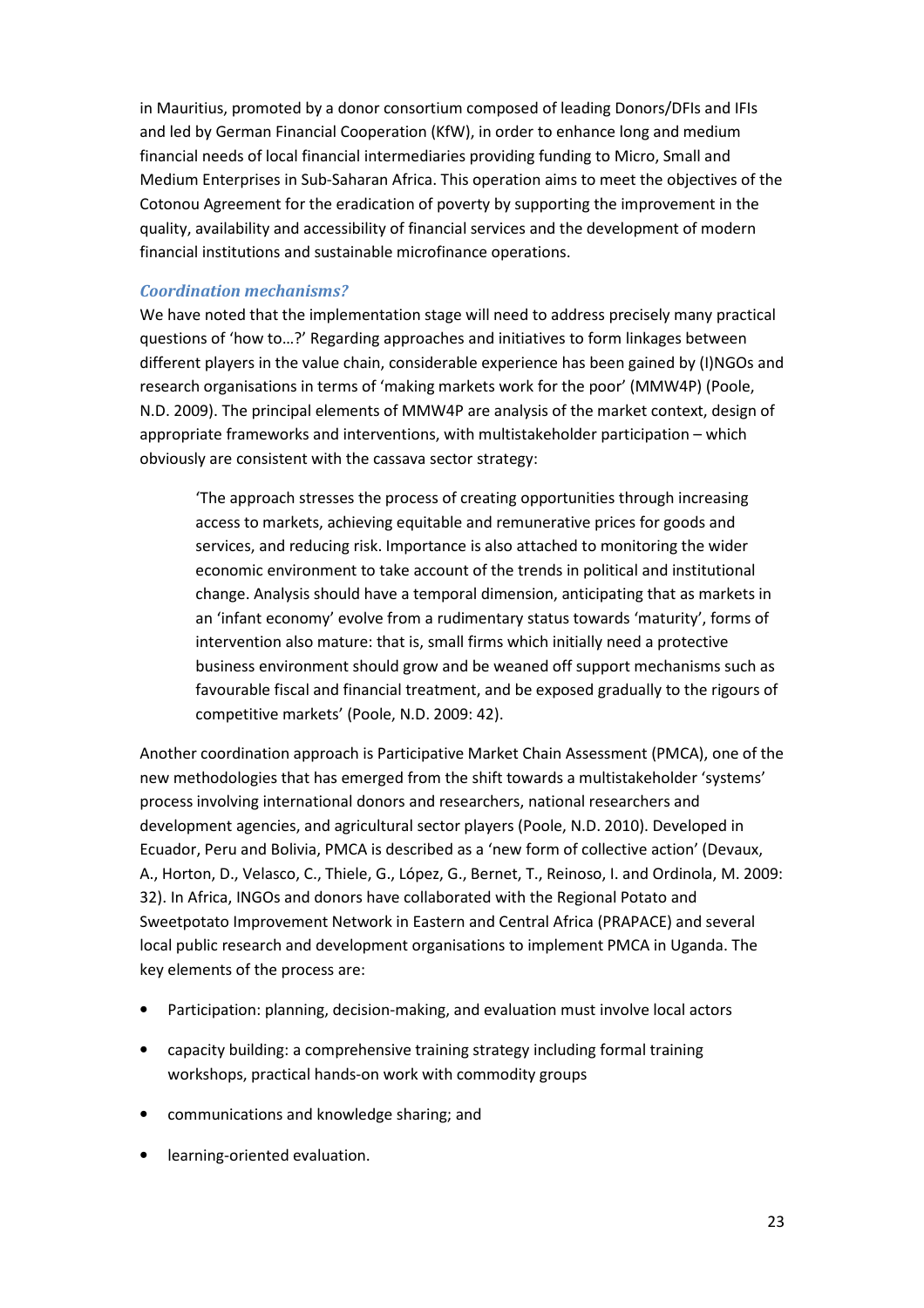It will be important to make use of such experiences when designing the precise sectoral coordination mechanisms. Whereas MMW4P and PMCA have tended to work at a local scale, the Zambian cassava sector is a much larger target, which not only explains the novelty of the strategy formulation process but also underlines the scale of the challenges in progressing beyond conceptualisation and pilot interventions to national implementation. Moreover, for PMCA at least, questions remain about the potential for uptake and upscaling the process. At first sight, the input of resources is high: both time and the financial demands are high and likely to limit the extension of the model. Sustainability is yet to be proven, either of the individual innovations, which need further study, or of the process, that is to say, the permanence of partnerships and stakeholder platforms (Poole, N.D. 2010). Linking the willing intermediary firms with a disparate, dispersed and un- or disorganised national supplier base of smallholder farmers – such as Zambian cassava growers - is one of the principal scale challenges to value chain management.

#### Producer-level organisation

The strategy says very little about farmer organisations and how to engage smallholder producers collectively. The novel concept of agribusiness centres is proposed but evidently is not considered to be a substitute for existing producer organisations. Nevertheless the linkages between existing forms of collective organisation and the new organisations envisaged will need to be clear before such organizations are promoted. Much has been learnt over the years about how producer organisations develop – and fail (Poole, N.D. and de Frece, A. 2010) – and should be reflected in clear implementation plans for sectoral horizontal and vertical organisation.

Specific investments in human and social capital and business and organisation are needed to enable new ways of organising people and markets to work for the poor - including agricultural smallholder collective enterprise. A workable model for smallholder collective involvement in processing and marketing is the Kanakantapa Women Cassava Processors (KWCP). KWCP is an interesting case that has evolved over time from a combination of grassroots initiatives and donor support (PAM and JICA). In its origins and innovative structure, internal organisation and constructive partnerships with donor organisations, KWCP exhibits the characteristics of a viable smallholder organisation. At the same time it faces the challenges of growth and development into maturity and sustainability (Poole and de Frece, 2010). What is clear from reviews of the performance of producer organisations in Africa and more widely is that the development of sustainable community or collective business organisations needs substantial support in terms of the range of business development services, of coordination among the agencies which provide services and a commitment to a long-term process of learning by doing.

Zambia has a tradition of cooperative organisation that, like many Sub-Saharan African countries, is at best mixed. In general, failures in collective enterprise outnumber the cases of viable and sustainable business organisations. Experience shows that there is no single success factor, model or process to create sustainable producer organisations: there is no 'one-size-fits-all'. Successful organisations may be new initiatives or be based on pre-existing organisations. They may be external or grassroots initiatives. To grow in scale and organisational complexity, external resources are usually required. The basic question is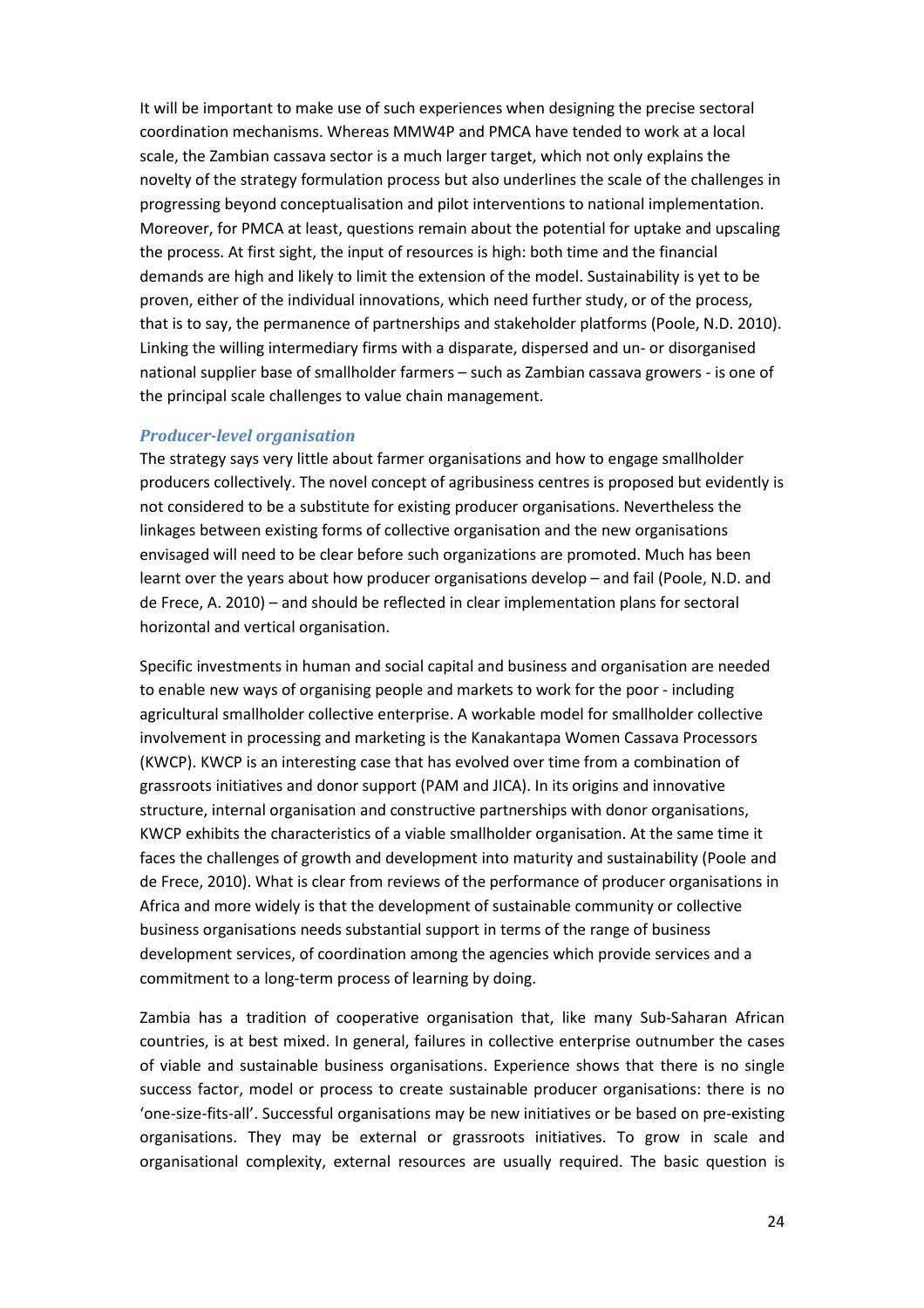whether such firms can be created by policy initiatives, or do they grow out of local opportunities: agribusiness centres or local initiatives?

The development path is often uneven, sometimes with failure and rebirth from the ashes of incompetence, corruption and bad luck ('phoenix' organisations: Kachule, Poole and Dorward, 2005; Donovan, Stoian and Poole, 2007; Poole and de Frece, 2010). External donors and support organisations need to recognise that growth of producer organisations and rural enterprises to maturity is slow, and that accompaniment is necessary for years rather than months. KWCP is at a relatively early stage of development but is a model of a small-scale local producer-processing organisation developed with external support that PAM is willing to try to replicate elsewhere.

The KWCP model depends on outside support targeted at a specific local context, probably with an input sustained over some years. Donor funding can pass through an NGO working in a specific area for infrastructure development, technical training and organisational capacity building. What remains to be developed are the supply chain linkages with downstream enterprises.

Admittedly it is small-scale, replicable, but different from the scale and mode of enterprise development envisaged in the cassava sector strategy. The strategy recognises that support is needed at a large-scale for the development of production, processing and trading capacities. It is envisaged that donor funding and training resources for development of the production and processing sectors be channelled through a new network of local agribusiness centres. This is an elaborate and costly cassava-specific programme that is additional to existing agricultural development activities, and therefore it is appropriate to question whether integrating new initiatives within existing structures is better than supplanting existing training, organisational development and commercial activities.

At the producer level, KWCP shows that it is advantageous to work with a pre-existing organisation and make such organisations effective. The alternative is to set up new community organisations. While this can be effective, there are also various consequences that might be negative. Setting up new organisations could lead to duplication and confusion, wasted efforts, disempowerment of existing local initiatives, lack of community ownership of new initiatives, disillusionment, and conflict.

New organisations also face problems of (self-)selection of new members that will tend to exclude certain groups. The question of targeting and (self-)selection (of members) introduces ethical questions that development policies do not usually tackle. For example, it was evident from interviews conducted in Chongwe that men felt excluded from the KWCP initiative. The ethical nature of such 'positive discrimination' needs to be examined, just as much as biases towards the 'not-so-poor'.

# 4.5 Public goods and market failures

#### Processing technologies and product development

The cassava sector strategy contains substantial detail about the knowledge requirements and dissemination pathways for appropriate processing technologies and new product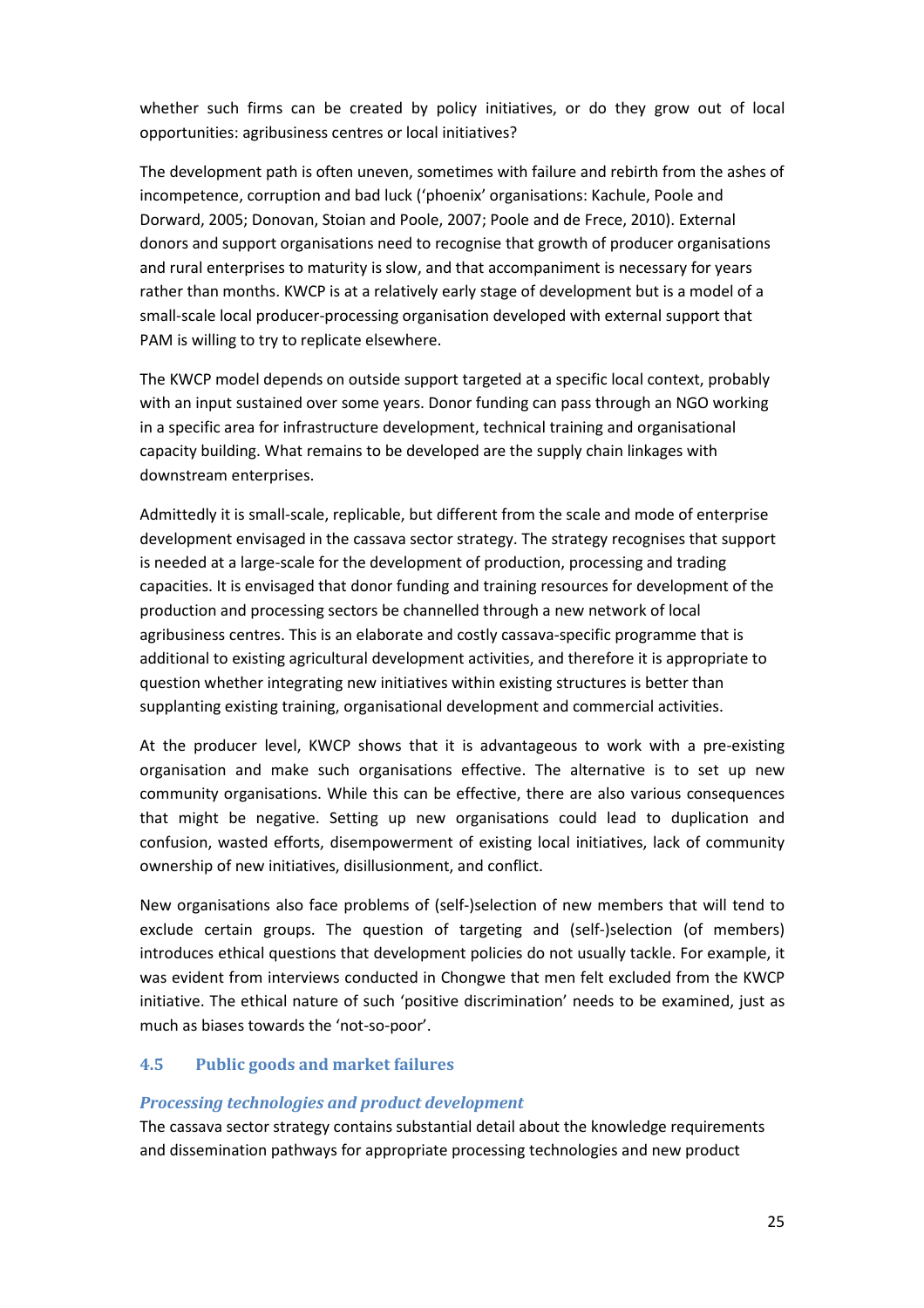development. Strategies in these areas identify multistakeholder partnerships from all levels of the value chain (farmers, processors, researchers, industry).

#### Extension: technical training and distribution of planting materials

The cassava sector strategy does not directly address the problem of the production and distribution of planting materials in detail: 'Establish a decentralised and participatory cassava cuttings production system (three tier system). The limited evidence available from Chongwe District in the cassava belt suggests that access to appropriate planting materials will be a significant constraint to expansion of the sector and is likely to limit progress towards the ambitious production targets.

The sustained support from the public sector and the NGO sector through research, development and extension of planting materials has built the potential of the sector. More remains to be done in terms of the multiplication and dissemination of improved varieties best adapted to the local agroecological conditions.

While possibly not representative of the extension programmes, the promotion of the manyokola variety in Chongwe District has not provided planting materials of the right quality (in respect of variety and disease resistance) and quantity (to meet all smallholder demands). MACO should delegate to private initiative, local NGOs and civil society organisations the responsibility to deliver the necessary services. For the production of planting materials, two complementary approaches can be taken, building on previous policies for the extension of cassava production into new growing regions:

- local communities to identify sites and growers responsible for production; these would be local community nurseries. Limited human and financial resources are necessary for this modality
- In addition, planting materials can also be disseminated over a large scale by collection and/or by purchase (using public funds) of planting materials from major growing areas by private firms and/or local NGOs. Delivery of materials requires private contractors funded out of public and/or donor funds. Supply of inputs by private sector product buyers, would have the benefit of developing contractual linkages as in many other commercial supply chains.

Timing of collection and distribution of planting materials is critical, but previous experience of distribution projects in recent years can be drawn upon. Geographical coverage of distribution needs to be coordinated and managed, probably by MACO in association with participating NGOs.

Research into the industrial utilisation of cassava and its incorporation into the food and feedstuffs industry is an activity that has been partially addressed, but the private sector manufacturers and financiers are not yet aware or convinced of the business potential of industrial cassava. Arguably the development and provision of information to the financial sector to encourage lending to processors and manufacturers is a case of market failure that the public sector research organisations can address.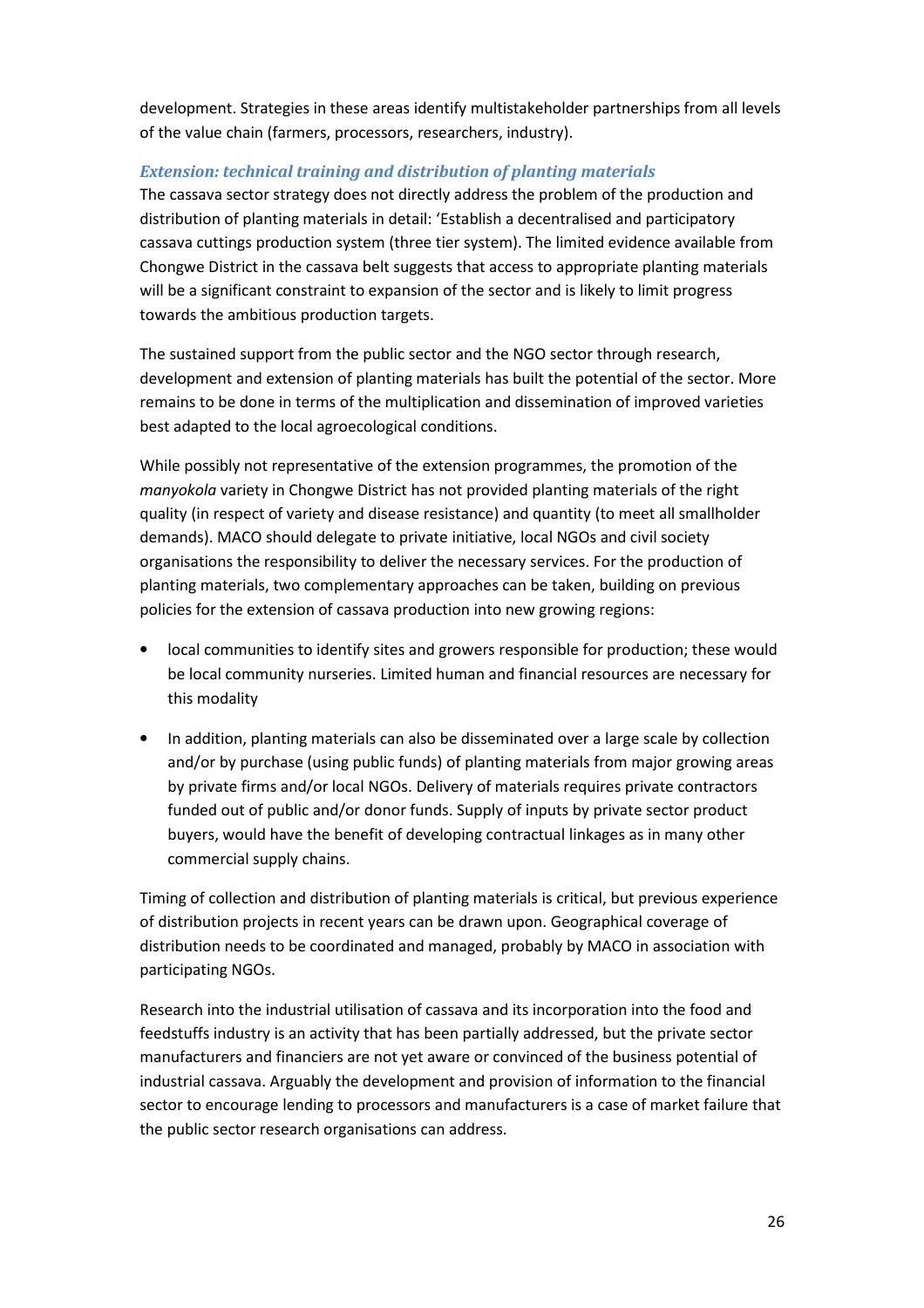The absence of clear national standards in respect of product quality and varietal characteristics specific to industrial processing is a weakness that can be addressed by the Zambia Bureau of Standards, another strategy group member.

#### Finance delivery

The international evidence base for designing and implementing public-private partnerships in agricultural value chain development is limited. Working examples are a novelty, and appropriate lending mechanisms to large private sector firms and to smaller-scale processors are a challenge when lenders consider the enterprise to be high risk and low potential reward. Innovative systems of financing can be employed to channel development funds to lending organisations through competitive tendering. Similarly, firms and organisations within the sector can engage in competitive tendering for grants and loans for enterprise development, maybe in partnership with supply chain stakeholders, as has been practised in recent years by UK DFID (Poulton, 2009).

IFAD have experience of competitive tendering for finance. New funding mechanisms are also contingent on two other elements: adoption by producer organisations – like KWCP – of a business structure that exploits the potential of new generation cooperative organisation; and innovative means of leveraging private sector investment into collective (probably community-based) organisations (Poole, 2010).

New forms of delivery are needed, and the lack of interest from the private sector so far, notwithstanding the public sector support for cassava, suggests that the conditions of market failure are present to justify carefully designed intervention and innovation. There is scope for further research in delivery mechanisms for this level of micro-finance: new knowledge and evidence is needed to design appropriate financing mechanism, particularly for delivery of small-scale funds to grassroots organisations: micro-funding maybe up to \$10000 for infrastructure for an individual processing plant. Private sector business service firms (such as accountants) can be invited by national banks and international financial organisations to design and implement models of competitive tendering and challenge fund approaches for micro-enterprise development. Similarly, private investors can be invited to participate in micro-equity funds willing to invest in such enterprises – which are most likely to be community-based, or founded around some other collective entity like local faith organisations.

#### 4.6 Private and public sector roles?

There is a question of who should be responsible for new activities. Facilitating private sector initiatives and investment in situations of market failure is problematic, and experience is limited. 'Whilst there has been plenty of talk in recent years about innovative public-private partnerships [PPPs] to leverage private investment in poorly functioning agricultural value chains, in practice there has been relatively little action. Many interventions are still at proof-of-concept stage and there have been few formal evaluations' (Poulton, C. 2009: 5). Poulton suggests that existing mechanisms are 'pioneering' because much still needs to be learnt in order to design successful private-public partnerships in African agriculture.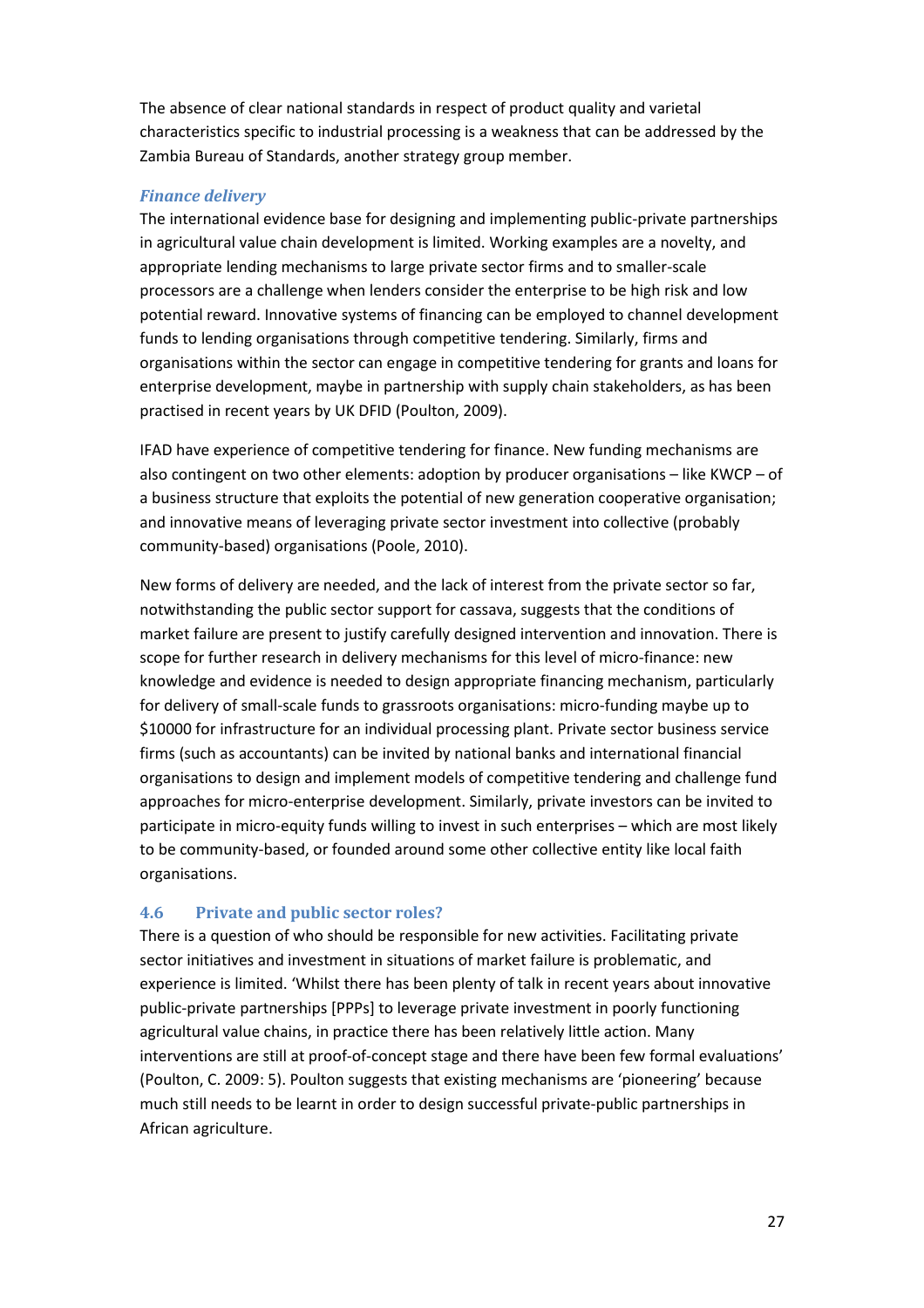First and foremost, the state must provide a stable, coherent and transparent policy environment within which entrepreneurship can flourish.

Thereafter, innovative collaborative arrangements in the cassava sector will require that individual needs be carefully evaluated, 'binding constraints' identified (Poulton, C. 2009) and initiatives designed on a case-by-case basis. The strategy has begun to address these issues and greater clarity will emerge as implementation proceeds. For example, among alternative mechanisms, the public sector can:

- Deliver agricultural extension services (eg Ministry of Agriculture and Cooperatives)
- institutionalise product standards and quality controls (eg Zambia Bureau of Standards)
- conduct national and international market research and feasibility studies (eg Zambia Development Agency)
- conduct technical research (eg Zambia Research Institute, Root and Tuber Improvement Programme).

Nevertheless, some of these, and many other functions can also be devolved by the public sector to others. The public sector can:

- Contract private firms to deliver goods (eg planting materials) to smallholder farmers
- contract third sector organisations to deliver services (eg technical and managerial advice) to smallholder farmers
- provide loan guarantees to financial and marketing intermediaries.

Other pointers to such novel approaches are the following:

- Such private-public partnerships need multistakeholder design
- international donors and organisations with previous experience can design innovation and challenge funds to channel finance to private sector value chain partnerships for investment in processing and manufacturing
- the chances of success will be increased with clear local ownership, for which the multistakeholder strategy platform has been an essential foundation
- ombudsmen' or third party organisations will be important in monitoring and auditing such mechanisms.

However, success will be path-breaking and caution is necessary: 'PPPs do not overcome state failure: even where market failures are the presenting problem, state capacity to design and administer effective PPP mechanisms may remain a constraint to private investment' (Poulton, C. 2009: 51).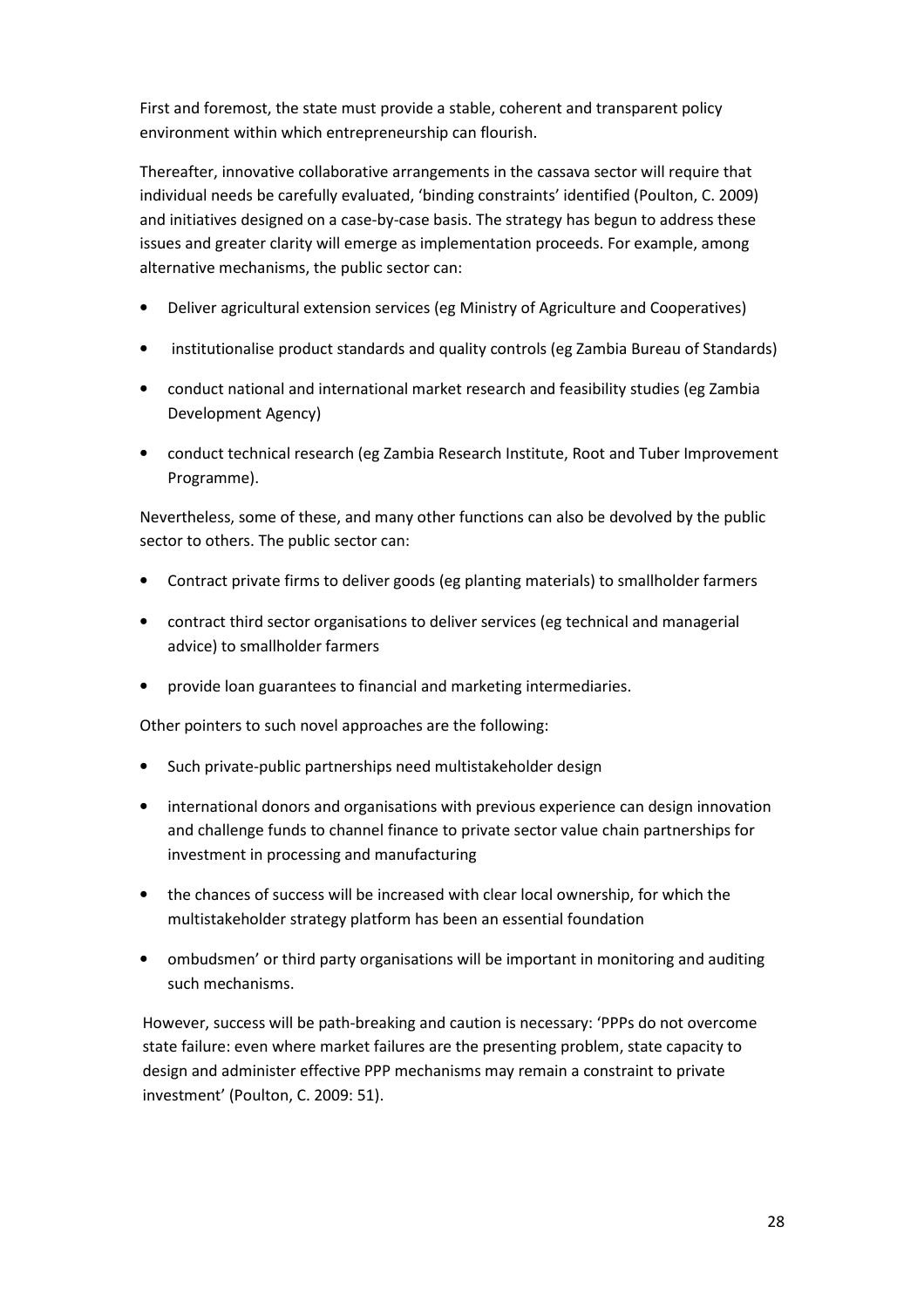# 4.7 Implications

# Household production

Much more needs to be understood about the smallholder cassava farming sector. It is known that significant differences exist between the traditional growing regions of Luapula, Western, Northern Provinces and the non-traditional growing regions, eg around Lusaka, in respect of a range of important factors:

- cassava production
- agricultural productivity
- markets, marketing and marketers
- knowledge, information, communications and logistics
- consumption patterns

Primary data collection can be directed to other areas of Zambia to enable the generalisations and policy formulation about the propensity of smallholders to respond to sectoral initiatives and smallholder-level organisation to meet the demands of commercialisation. Besides household socioeconomic data such as resources or livelihood assets and the external opportunity and constraint set, more knowledge is needed concerning attitudinal issues, aptitudes and attributes which may be important in determining farmers' responses to new incentives. Fundamentally, do farmers want to grow cassava? At whom should interventions be targeted?

# Market organisation and linkages

Commercial development of the cassava sector requires effective smallholder representation in strategy development. Attention must be given also to the development and management of linkages from the major cassava sector stakeholders to policy makers and donors and other related and supporting sectors, for example transport, knowledge management and communications.

Collective enterprise is necessary but viable producer organisations alone are not sufficient. Given increased cassava output, there also needs to be an increase in marketing capacity: bulking currently depends on small-scale entrepreneurship, and transport facilities in respect of roads and carrying capacity are again limited; pricing and other quality information signals are rudimentary. Investment is needed along at least two dimensions in order to create genuine business partnerships:

- improved client relationships between cassava sellers and buyers (who may be individuals, collective organisations and private 'corporate' enterprises) are necessary to build trust and reduce the significant transaction costs associated with spot trading (Poole, N.D. and de Frece, A. 2010);
- improved specification of transactions to cope with more complex demand characteristics can be achieved by using standards for cassava varieties, protocols for cassava production and product processing, grading, standardisation and packaging of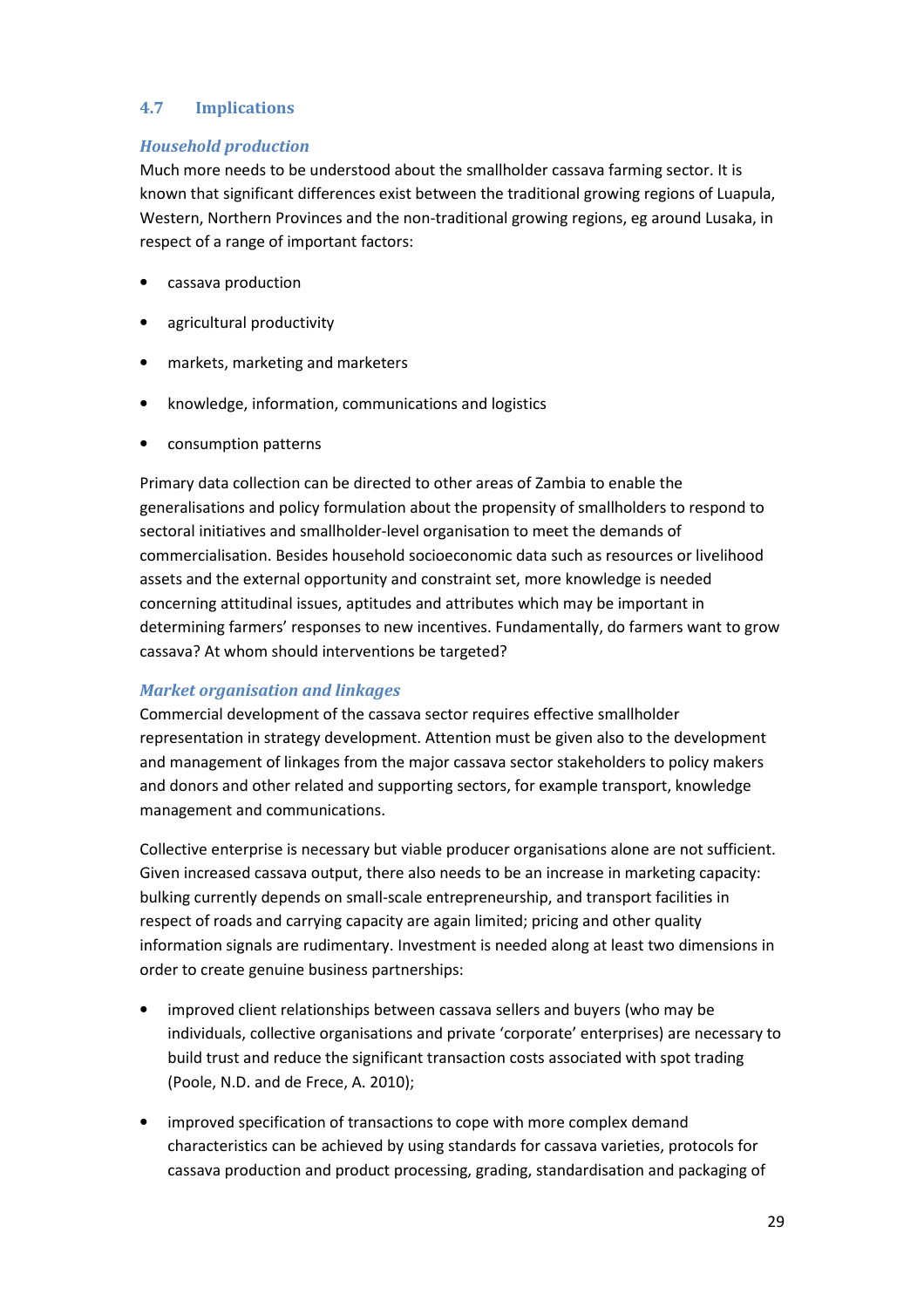cassava products, quality control, price transparency, payment and delivery terms (Poole, N.D., Seini, A.W. and Heh, V. 2003).

For implementing a cassava sector investment and development strategy, much more needs to be learnt, inter alia, about the role of small-scale traders who are much maligned but also act as such important players in traditional African market systems in linking farmers to both urban food and industrial/feed markets. Small-scale traders must not be squeezed out and are likely to have an important role in bulking and delivery of cassava to intermediary processors and manufacturers (Poole, N.D. et al. 2010). Traders can also be channels of inputs, market and technical information and finance to producers, and can be influential in propagating and upholding standards and grading systems and product quality control that are essential for the successful commercialisation of agriculture.

# 5 Concluding comments

The process and product of strategy development has been a considerable achievement to which multiple stakeholders have contributed. The next phase of implementation poses equal challenges, with final success likely to be dependent on the precise definition of many details. It will be obvious that a 'blueprint' approach will be inappropriate, and that there will be iterative stages of problem identification and resolution throughout implementation. Throughout, experiences from other contexts in Southern Africa and other regions can be drawn upon. Although in problem solving there is 'no one size which fits all', the considered assessment of past approaches can be used to adapt existing sectoral development activities and models, and also to find novel solutions to hitherto intractable development problems.

While these recommendations are more suggestions as to what needs to be borne in mind than solid modalities for moving forward, the proximate prize is a growing cassava sector in Zambia that can provide insights for other sectoral development strategies:

- Realistic targets
- private sector leadership
- multistakeholder coordination
- coherence with other national policies
- entrepreneurship driving all stages of the value chain
- novel organisational and financial mechanisms embedded within existing institutions

The ultimate prize is, of course, a viable industry that includes smallholder farmers on terms that assure wider development objectives: returns which enhance rural livelihoods, foster equitable social and economic development, enable sustainable resource management and achieve international competitiveness.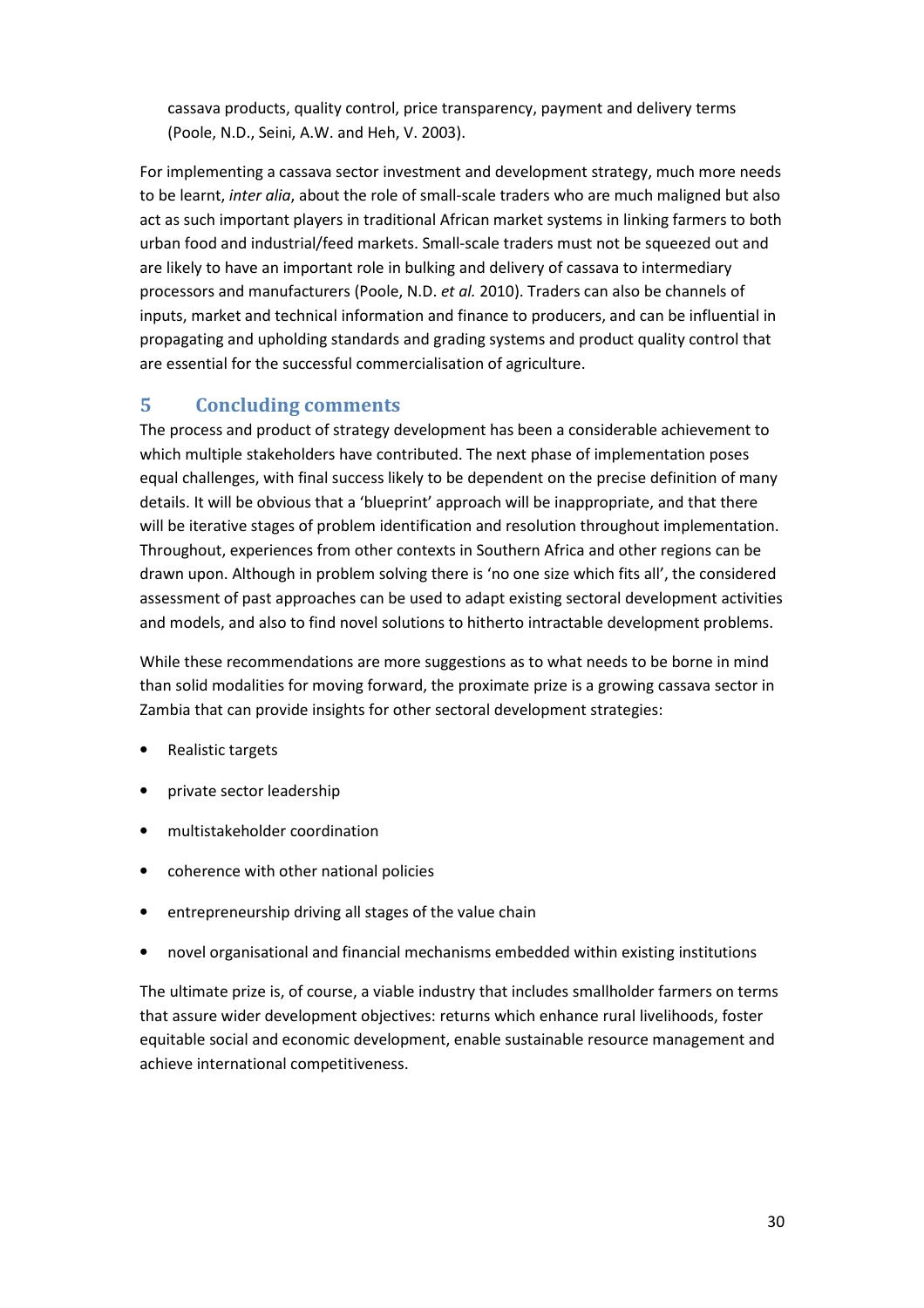# References

All ACP Agricultural Commodities Programme (2010). Cassava: a Strategy for Zambia. Lusaka, Zambia.

Barratt, N., Chitundu, D., Dover, O., Elsinga, J., Eriksson, S., Guma, L., Haggblade, M., Haggblade, S., Henn, T.O., Locke, F.R., O'Donnell, C., Smith, C. and Stevens, T. (2006). Cassava as drought insurance: food security implications of cassava trials in Central Zambia. Agrekon 45(1): 106-123.

Cadoni, P. (2010). Value Chain Mapping and Cost Structure Analysis for Cassava in Zambia. EU-AAACP Paper Series No. 14. Food and Agriculture Organization of the United Nations. Rome.

Chitundu, M., Droppelmann, K. and Haggblade, S. (2009). Intervening in Value Chains: Lessons from Zambia's Task Force on Acceleration of Cassava Utilisation. Journal of Development Studies 45(4): 593-620.

Devaux, A., Horton, D., Velasco, C., Thiele, G., López, G., Bernet, T., Reinoso, I. and Ordinola, M. (2009). Collective action for market chain innovation in the Andes. Food Policy 34(1): 31- 38.

Donovan, J., Stoian, D. and Poole, N.D. (2008). A Global Review of Rural Community Enterprises: the long and winding road for creating viable businesses, and potential shortcuts. Technical Bulletin no 29. Rural Enterprise Collection no. 2. Turrialba, Costa Rica, CATIE.

Dorosh, P., Dradri, S. and Haggblade, S. (2009). Regional trade, government policy and food security: recent evidence from Zambia. Food Policy 34(4): 350-366.

Food and Agriculture Organization (2010). "FAOSTAT." Retrieved 25 August 2010, from http://faostat.fao.org/site/339/default.aspx.

Govereh, J., Chapoto, A. and Jayne, T.S. (2010). Assessment of maize trade and market policy interventions in Zambia. Ch 13, pp. 354-389. Food Security in Africa: Market and Trade Policy for Staple Foods in Eastern and Southern Africa. Sarris, A. and Morrison, J. Rome, Food and Agriculture Organization of the United Nations and Edward Elgar, Cheltenham, UK.

Haggblade, S. and Nyembe, M. (2008). Commercial Dynamics in Zambia's Cassava Value Chain. Food Security Research Project Working Paper 32. Lusaka, Zambia. http://www.aec.msu.edu/agecon/fs2/zambia/index.htm. Accessed 17 September 2010.

KIT and IIRR (2008). Trading up: Building cooperation between farmers and traders in Africa, Royal Tropical Institute (KIT), Amsterdam and International Institute of Rural Reconstruction (IIRR), Nairobi.

Matthee, K.W., Mweeba, G., Pais, A.V., van Stam, G. and Rijken, M. (2007). Bringing internet connectivity to rural Zambia using a collaborative approach. http://blog.freifunk.net/files/Macha\_Paper\_for\_ICTD2007.pdf. Accessed 26 August 2010.

Nweke, F., Haggblade, S. and Zulu, B. (2004). Building on Successes in African Agriculture: Recent Growth in African Cassava. Focus 12: Brief 3. IFPRI. Washington, DC. http://www.ifpri.org/sites/default/files/publications/focus12.pdf. Accessed 27 August 2010.